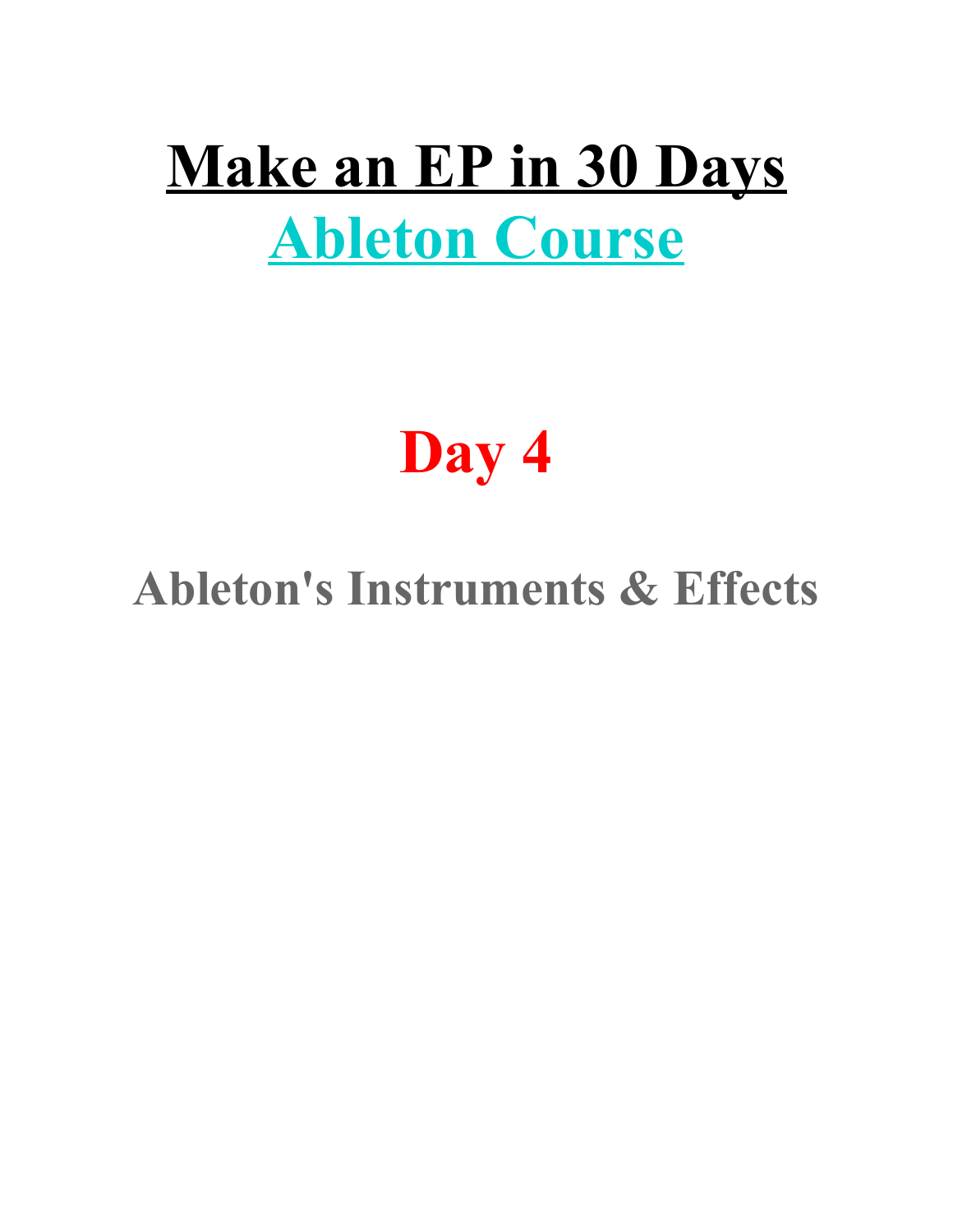**Ableton Instruments**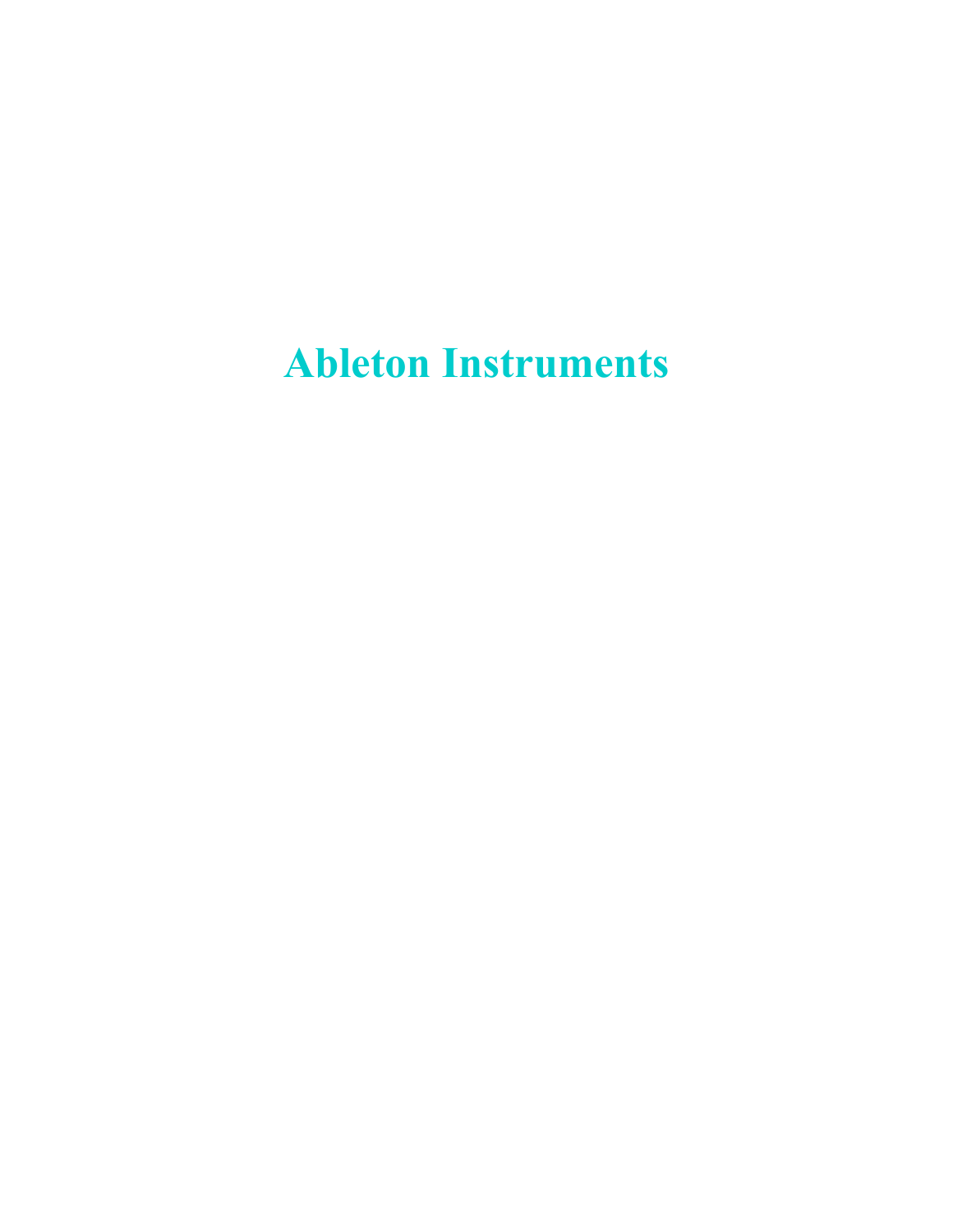#### **Drum Instruments**

#### **Impulse**



#### **Simple but full featured drum instrument 8 slots for sounds**

#### **Drum Rack**

| <b>O</b> Drum Rack      |                       |                               |                 | $\circ\bullet\bullet$ | 0002 6-Audio                 |                     |                                                                     |                                           |                                          |                                                                                    |                                              |              | $\circ\bullet$                                  |
|-------------------------|-----------------------|-------------------------------|-----------------|-----------------------|------------------------------|---------------------|---------------------------------------------------------------------|-------------------------------------------|------------------------------------------|------------------------------------------------------------------------------------|----------------------------------------------|--------------|-------------------------------------------------|
| H<br>∎⊜<br><b>THEFT</b> | C6                    | C#6                           | D <sub>6</sub>  | D#6                   | 0:00                         |                     |                                                                     |                                           | $-0.10$                                  | $-0:15$                                                                            |                                              |              | $-0.20$                                         |
| H                       | G#5                   | A <sub>5</sub>                | A#5             | <b>B5</b>             | <b>Start</b>                 | Loop<br>Length      | Fade<br>Loop                                                        | Volume<br><b>Filter</b>                   | Attack<br>Decay                          | Sustain Release                                                                    | <b>LFO</b><br>10.00                          | Pan          | <b>Volume</b><br>12.9 dB                        |
| m<br>---                | Kick<br>Streamed<br>S | <b>Kick-808</b><br>$M \geq S$ | <b>F#5</b>      | G <sub>5</sub>        | 0.00%                        | 100 %<br>100        | Snap<br>0.00'                                                       | <b>Pitch</b>                              | 0.00 ms 300 ms                           | 60.0 s<br>$0.0$ dB                                                                 | Rand<br>0.0 %                                | с            | <b>LFO</b><br>0.00 %                            |
| ■■■■<br><b>HERE</b>     | Kick<br>Hymned        | Kick<br>Melodized             | Kick<br>Powered | Kick<br>Powered       | Filter<br>On<br>Type<br>LP12 | Freq<br>Res<br>0.70 | <b>LFO</b><br>Vel<br>0.00<br>$0.0 \%$<br>Env<br>Key<br>$\mathbf{0}$ | <b>LFO</b><br>Rate<br>Off<br>Type<br>Freq | Attack<br>Retrig<br>Off<br>Offset<br>Key | <b>LFO</b><br>Transp<br>0 <sub>st</sub><br>10J<br>Detune<br>Env<br>0 <sub>ct</sub> | Glide<br><b>Off</b><br><b>Time</b><br>50.0 m | Spread<br>0% | $ $ Vel<br>45 %<br>Voices<br>$\ 3 \mathbf{v}\ $ |

**An intuitive, yet deep drum instrument 128 slots for drum sounds, samples or synths Each Drum slot can hold up to 128 layers as well!**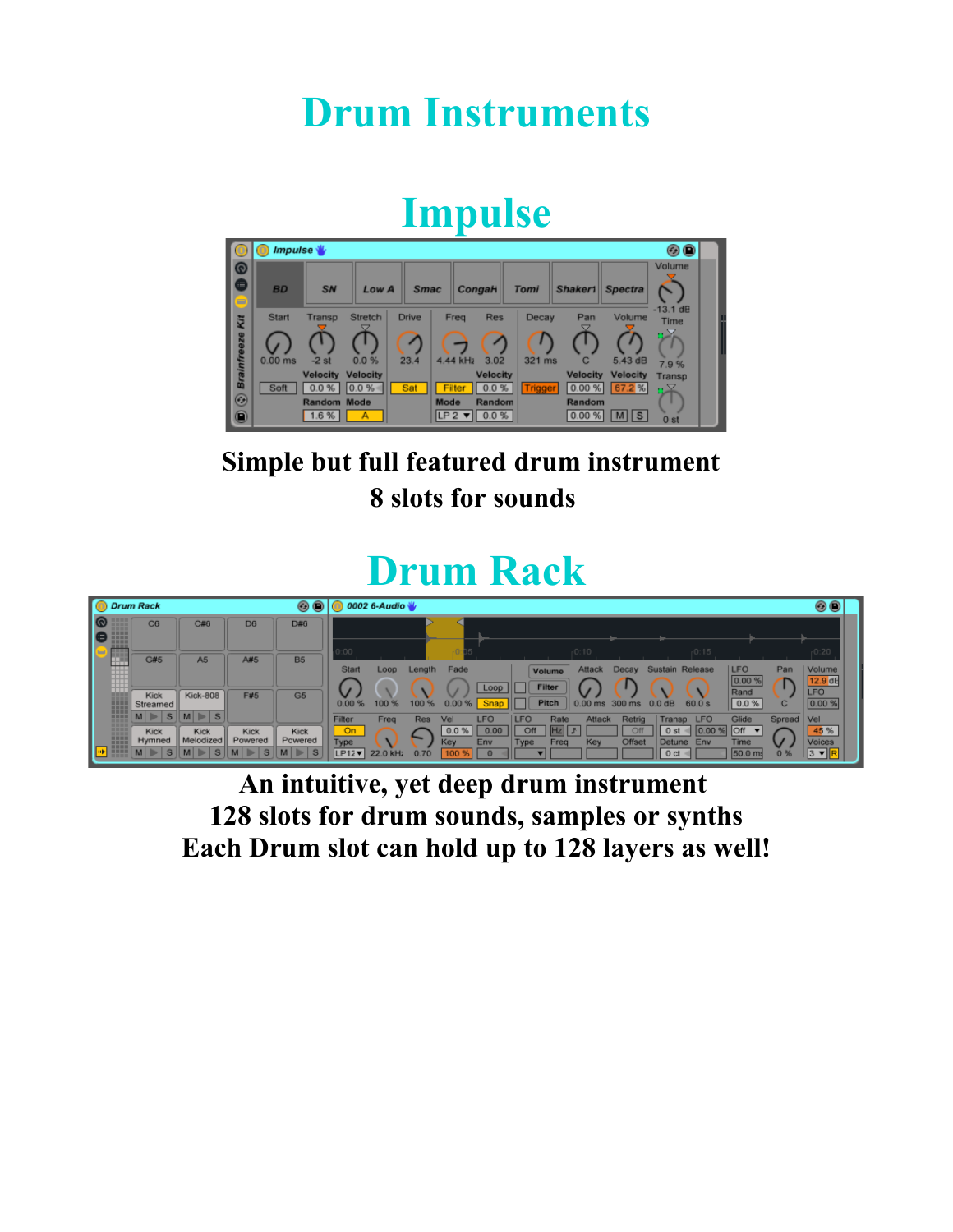## **Synths Operator**

| O Operator              |             |            |                                |     |                           |                  |                          |                                                                                                                          |                             |                                            |            |                                                  |              | 00                |
|-------------------------|-------------|------------|--------------------------------|-----|---------------------------|------------------|--------------------------|--------------------------------------------------------------------------------------------------------------------------|-----------------------------|--------------------------------------------|------------|--------------------------------------------------|--------------|-------------------|
| Coarse                  | <b>Fine</b> | Fixed      | Level                          |     |                           |                  |                          |                                                                                                                          |                             |                                            | <b>LFO</b> |                                                  | Rate         | Amount            |
| I G                     | ሮ,          | □          | $\overline{V_{\text{inf}}}$ dB | ÞІ  |                           |                  |                          |                                                                                                                          |                             |                                            |            | $  \text{Sine } \mathbf{v}  $ L $\mathbf{v}  $ R | 64.00        | 25 %              |
| Coarse                  | <b>Fine</b> | Fixed      | Level                          |     |                           |                  |                          |                                                                                                                          |                             |                                            | Filter     |                                                  | Freq         | <b>Res</b>        |
| $\overline{\mathsf{G}}$ | U,          | □          | $\overline{u}$ -inf dB         | ▣   | Envelope<br><b>Attack</b> | Decay            | Release                  | Time <vel< td=""><td>□ Oscillator<br/>Wave</td><td></td><td></td><td>Low SVF</td><td>- 18.5 kH</td><td>.1.00</td></vel<> | □ Oscillator<br>Wave        |                                            |            | Low SVF                                          | - 18.5 kH    | .1.00             |
| Coarse                  | Fine        | Fixed      | Level                          |     | 0.00 <sub>ms</sub>        | 600 ms           | $50.0 \,\mathrm{ms}$ 0 % |                                                                                                                          | <b>Sin</b><br>$\rightarrow$ |                                            |            | Pitch Env                                        | Spread       | Transpose         |
| G                       | ግ,          | □          | $\mathsf{Q}_{\mathsf{inf}}$ dB | ▣   | Initial<br>$-int dB$      | Peak<br>$0.0$ dB | Sustain<br>$0.0$ dB      | Vel<br>$0\%$                                                                                                             | Feedback<br>0%              | Repeat<br>Off.<br>$\overline{\phantom{a}}$ |            | ∼<br>0.0%                                        |              | 0 <sub>st</sub>   |
| Coarse<br>$\mathbb{G}$  | Fine<br>1,  | Fixed<br>□ | Level<br>$0.0$ dB              | la. | Loop<br>None $\div$       |                  |                          | Key<br>$0\%$                                                                                                             | Phase<br>$0\%$ $R$          | Osc <vel<br>l Qi<br/>0.</vel<br>           | 昌昌         | <b>Time</b><br>0%                                | Tone<br>70 % | Volume<br>$-12dB$ |

**An incredibly versatile FM synth Great for all kinds of essential sounds**

#### **Analog**

| <b>O</b> Analog                    |                                      |                                |                                     |                                                                     |                                           |                    |                  |                                 |                                               |                                    | $A A S$ $\odot$ $\odot$                           |
|------------------------------------|--------------------------------------|--------------------------------|-------------------------------------|---------------------------------------------------------------------|-------------------------------------------|--------------------|------------------|---------------------------------|-----------------------------------------------|------------------------------------|---------------------------------------------------|
| $0.0$ dB<br>F1                     | Shape<br>Octave<br>$\sim$ 7 $\,$     | Semi<br>0 <sub>st</sub>        | Detune<br>0.00                      | Fil1<br>$  LP24 \triangledown$<br>To F2 100 %                       | Freg                                      | Reso<br>u`∝        | Amp1             | Pan<br>$\sim$ C                 | Level<br>ິ<br>$-18dB$                         | LFO1 Hz<br>$\mathbb{F}$            | Volume<br>$\Gamma$<br>0.0 dB                      |
| Noise 0.0 dB<br>F1/F2 F1<br>Color  | Quick Routing<br>머머다<br>0-0-0-       | <b>DHOHOH</b><br><b>OHOHOH</b> | Vibrato<br>Delay<br>0 <sub>ms</sub> | Attack<br>0 <sub>ms</sub>                                           | Keyboard<br><b>Octave</b><br>Semi<br>0 st | Detune<br>0.00     | Voices           | <b>Unison</b><br>Voices<br>w.   | Glide $\_\_$<br>Mode<br>$\star$ Const $\star$ | Rate<br>$\sum$<br>$0.9$ Hz<br>Rate | $V$ <sub>Ib</sub><br>0 %<br>Rate 5.1 Hz<br>Detune |
| $\overline{\phantom{a}}$<br>682 Hz | 마마마<br>0'O O                         | $\Box$<br><b>O'CHO-</b>        | Error<br>$0\%$                      | Amt <mw pb="" range="" stretch<br="">2.00<br/><math>0\%</math></mw> | $0\%$                                     | Error<br>$0\%$     | Priority<br>Last | Delay<br>0 ms<br><b>Section</b> |                                               | ↷<br>$0.9$ Hz                      | Uni<br>0.00<br>Time                               |
| 0.0 dB<br>F <sub>1</sub>           | Shape<br>Octave<br>$\sim$ $\sqrt{ }$ | Semi                           | Detune<br>0.00                      | Fil2 $ LP12 \triangledown$<br>Slave                                 | Freq<br>∸<br>22.0k                        | Reso<br><b>JO%</b> | Amp <sub>2</sub> | Pan<br>$\sim$ 1<br>$-c$         | Level<br>C<br>$-18dB$                         | LFO <sub>2</sub><br><b>F</b>       | 50 %<br>G<br>Legato                               |

**Very good reproduction of an analog synth Makes great basses, pads, strings, leads etc..**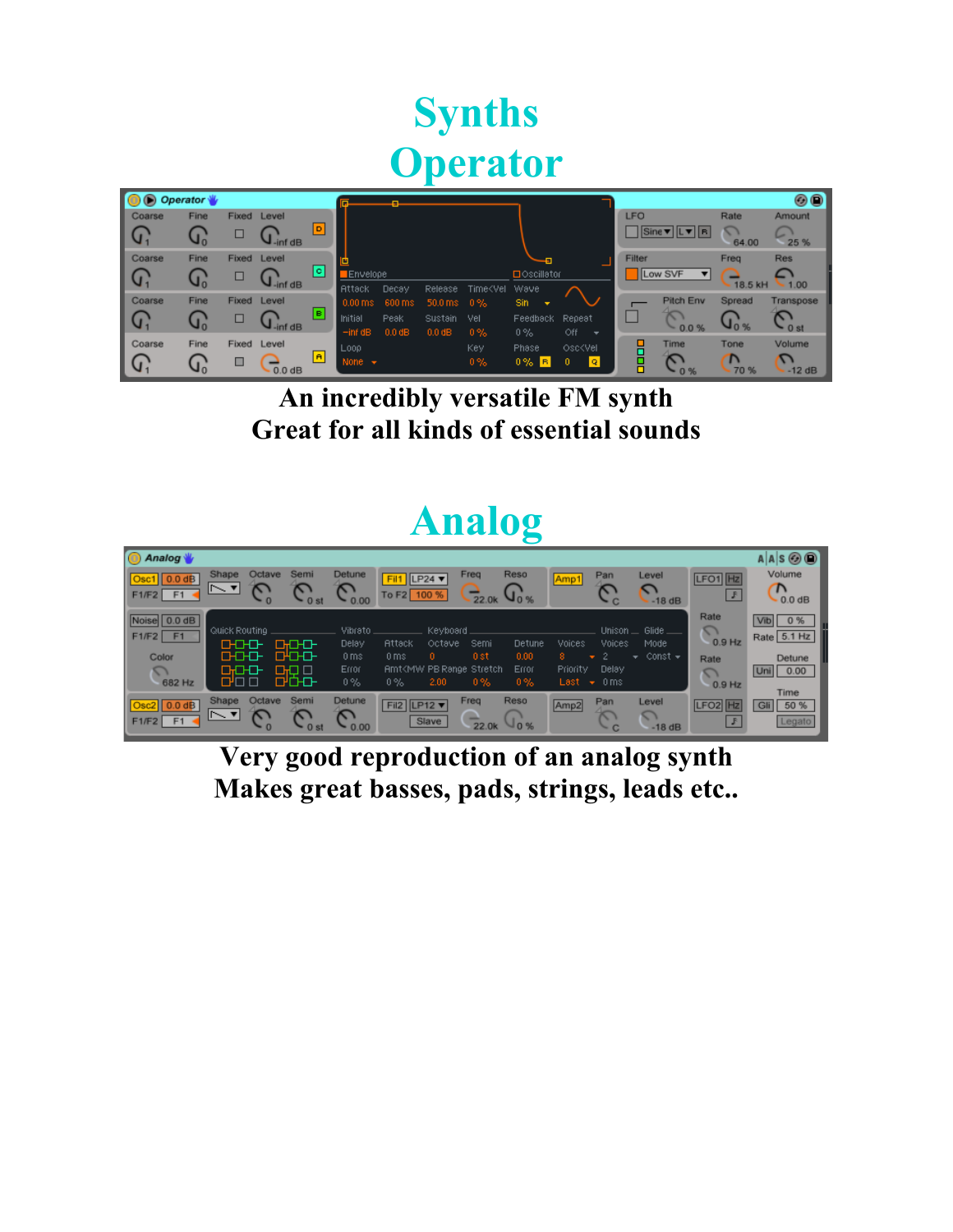#### **Electric**

| l O<br>$Electric \sqrt[n]{ }$                       |                                                 |                               |                                              |                              |                                             |                                        |                 |               |                                |                                                                     |                                                                 |                              | $A A S \otimes Q$                                                                                             |
|-----------------------------------------------------|-------------------------------------------------|-------------------------------|----------------------------------------------|------------------------------|---------------------------------------------|----------------------------------------|-----------------|---------------|--------------------------------|---------------------------------------------------------------------|-----------------------------------------------------------------|------------------------------|---------------------------------------------------------------------------------------------------------------|
| <b>MALLET</b>                                       |                                                 |                               |                                              | <b>FORK</b>                  |                                             |                                        |                 | <b>DAMPER</b> |                                | <b>PICKUP</b>                                                       |                                                                 | <b>GLOBAL</b>                |                                                                                                               |
| <b>Stiffness</b><br>50 %<br>Vel<br>0 %<br>Key<br>0% | Force<br>50 %<br>Vel<br>$0% =$<br>Key<br>$0% =$ | <b>Noise</b><br>Pitch<br>50 % | Decay<br>50 %<br>Level<br>50 %<br>Key<br>0 % | <b>Tine</b><br>Color<br>50 % | Decay<br>50 %<br>Level<br>50 %<br>Key<br>0% | Tone<br>Decay<br>50 %<br>Level<br>50 % | Release<br>50 % | Tone<br>50 %  | Att/Rel<br>0%<br>Level<br>50 % | <b>Symm</b><br>50 %<br>Input<br>42 %<br>Type<br>$\mathsf{I}$ W<br>R | <b>Distance</b><br>50 %<br>Output<br>42 %<br>Key<br>0 %<br>$-1$ | Volume<br>0.0 <sub>d</sub> B | Keybd<br>Voices<br>32<br>Semi<br>$0$ st $\rightarrow$<br>Detune<br>0.00<br>Stretch<br>0 %<br>P. Bend<br>12.00 |

**Electric piano & organ sound**

### **Collision**



**Great for creating percussion & drum tones**

#### **Tension**

| IO<br><b>Tension</b>                   |              |                                     |                              |                           |                                   |                    |                             |                           | String                     |                       | Filter/Global        | $A A S$ $\odot$ $\odot$                  |
|----------------------------------------|--------------|-------------------------------------|------------------------------|---------------------------|-----------------------------------|--------------------|-----------------------------|---------------------------|----------------------------|-----------------------|----------------------|------------------------------------------|
| <b>EXCITATOR</b><br>Plectrum           | ▼            | <b>Protrusion Stiffness</b><br>50 % | 50 %                         | Velocity<br>50 %          | Position<br>25 %                  | Damping<br>50 %    | DAMPER<br>$\Box$ Gated      | Mass<br>v<br>50 %         | <b>Stiffness</b><br>50 %   | Velocity<br>50 %      | Position<br>25 %     | Damping<br>50 %                          |
|                                        | Vel<br>Key   | 0.00<br>0.00                        | 0.00<br>0.00                 | 0.00<br>0.00              | $0.00 =$<br>0.00                  | Fix.Pos            | Vel                         | $Key$ 0.00                | 0.00                       | 0.00                  | 0.00<br>0.00         | Fix.Pos                                  |
| I<br><b>STRING</b>                     | Decay<br>75% | <b>Key</b><br>0.00                  | Ratio<br>50%                 | Inharm<br>50%             | Damping<br>$50\%$                 | <b>Key</b><br>0.00 | VIBRATO                     | Delay<br>Attack<br>509 ms | Rate<br>$5.1$ Hz<br>509 ms | <b>Amount</b><br>50%  | <mod<br>50%</mod<br> | Error<br>50%                             |
| <b>ERMINATION</b><br><b>Vel</b><br>Key | 0.00         | 50 %                                | Fing Mass Fing Stiff<br>50 % | <b>Fret Stiff</b><br>50 % | <b>PICKUP</b><br>Position<br>25 % | <b>BODY</b>        | Piano <b>v</b>   M <b>v</b> | Decay<br>10%              | Low Cut<br>J 0 %           | <b>High Cut</b><br>0% | Str/Body<br>0 %      | <b>Volume</b><br>$\mathbf n$<br>$0.0$ dB |

**Great for guitar sounds, drones & soundscapes**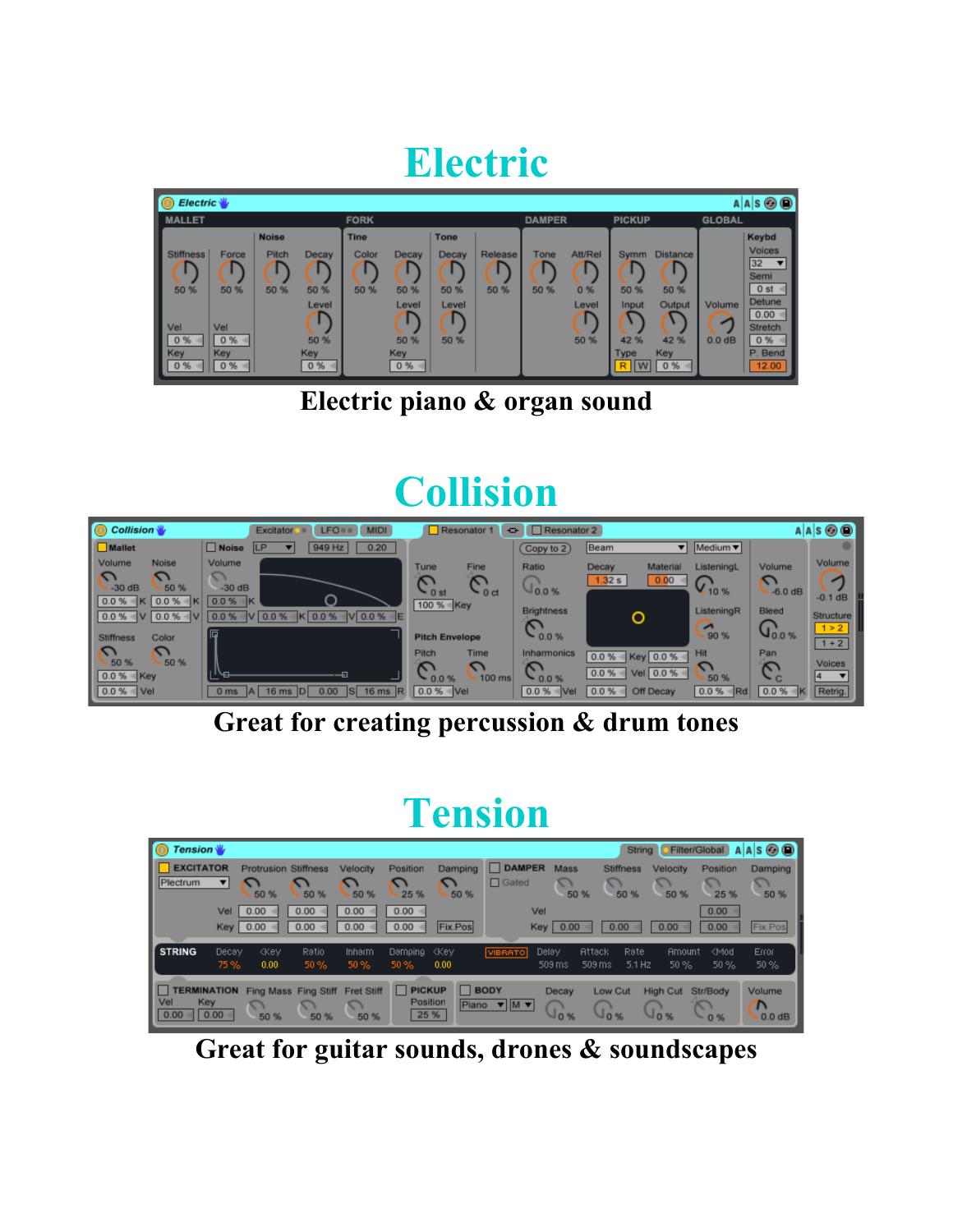## **Samplers**

#### **Simpler**

| Simpler \                    |                  |                    |                             |                                       |                           |                                         |                         |                                |                                                        |                            |                                                                           |               | $\circledcirc$                               |
|------------------------------|------------------|--------------------|-----------------------------|---------------------------------------|---------------------------|-----------------------------------------|-------------------------|--------------------------------|--------------------------------------------------------|----------------------------|---------------------------------------------------------------------------|---------------|----------------------------------------------|
|                              |                  |                    |                             |                                       |                           |                                         | <b>Drop Sample Here</b> |                                |                                                        |                            |                                                                           |               |                                              |
| <b>Start</b><br>0.00%        | Loop<br>100 %    | Length<br>100 %    | Fade<br>0.00%               | Loop<br>Snap                          |                           | Volume<br><b>Filter</b><br><b>Pitch</b> | Attack<br>$0.00$ ms     | Decay<br>600 ms                | 0.0 dB                                                 | Sustain Release<br>50.0 ms | <b>LFO</b><br>0.00 %<br>Rand<br>0.0%                                      | Pan<br>C      | Volume<br>$-12.0$ dl<br><b>LFO</b><br>0.00 % |
| Filter<br>On<br>Type<br>LP12 | Freq<br>22.0 kH; | <b>Res</b><br>0.70 | Vel<br>0.0%<br>Key<br>100 % | <b>LFO</b><br>0.00<br>Env<br>$\bf{0}$ | <b>LFO</b><br>Off<br>Type | Rate<br>$HZ$ $F$<br>Freg                | Attack<br>Key           | Retrig<br>Off<br><b>Offset</b> | Transp<br>0 <sub>st</sub><br>Detune<br>0 <sub>ct</sub> | <b>LFO</b><br>0.00%<br>Env | Glide<br><b>Off</b><br>$\vert \mathbf{v} \vert$<br><b>Time</b><br>50.0 ms | Spread<br>0 % | Vel<br>0.0%<br>Voices<br>$6 \text{ v}$ R     |

#### **A quick & simple sampler instrument**

|                                 | $\odot$ (b) PB - Synth Guitar 001                      |                                            |                                                                 | Controls <b>OD</b><br>Sample     |
|---------------------------------|--------------------------------------------------------|--------------------------------------------|-----------------------------------------------------------------|----------------------------------|
| ₽                               |                                                        |                                            |                                                                 |                                  |
| <b>Classic</b>                  |                                                        |                                            |                                                                 |                                  |
| $\mapsto$                       |                                                        |                                            |                                                                 |                                  |
| 1-Shot                          |                                                        |                                            |                                                                 |                                  |
| $\parallel \parallel \parallel$ | Gain<br>Start<br>Fade<br>Length<br>Loop                | Voices Retrig<br>LOOP                      | Mode<br>Env<br>Preserve                                         | 4 Bars<br>WARP.<br>-8S (         |
| Slice                           | $0.0$ dB<br>$0.00\%$<br>$100\%$<br>$100\%$<br>$0.00\%$ | B<br>ß.<br>SNAP.<br>$\sim$                 | $Transients -$<br>100<br>ਵੇਂ ≁                                  | Beats:<br>(2)(2)<br>$\mathbf{v}$ |
| <b>Filter</b>                   | <b>Res</b><br>Frequency<br>$\overline{\phantom{a}}$    | <b>LFO</b><br>$Hz$ $\parallel$ $\parallel$ | Sustain<br>Attack<br>Decay                                      | Release<br>Volume                |
| 12  24                          | Clean <sup>v</sup><br>22.0 kHz                         | $1.00$ Hz<br>$\sim$<br>▼                   | D<br>$\mathsf{Q}^\infty_{0.00~\text{ms}}$<br>600 ms<br>$0.0$ dB | $-12.0$ dB<br>50.0 ms            |

#### **With Ableton 9.5 the features added make this a powerhouse. Watch the added video for details**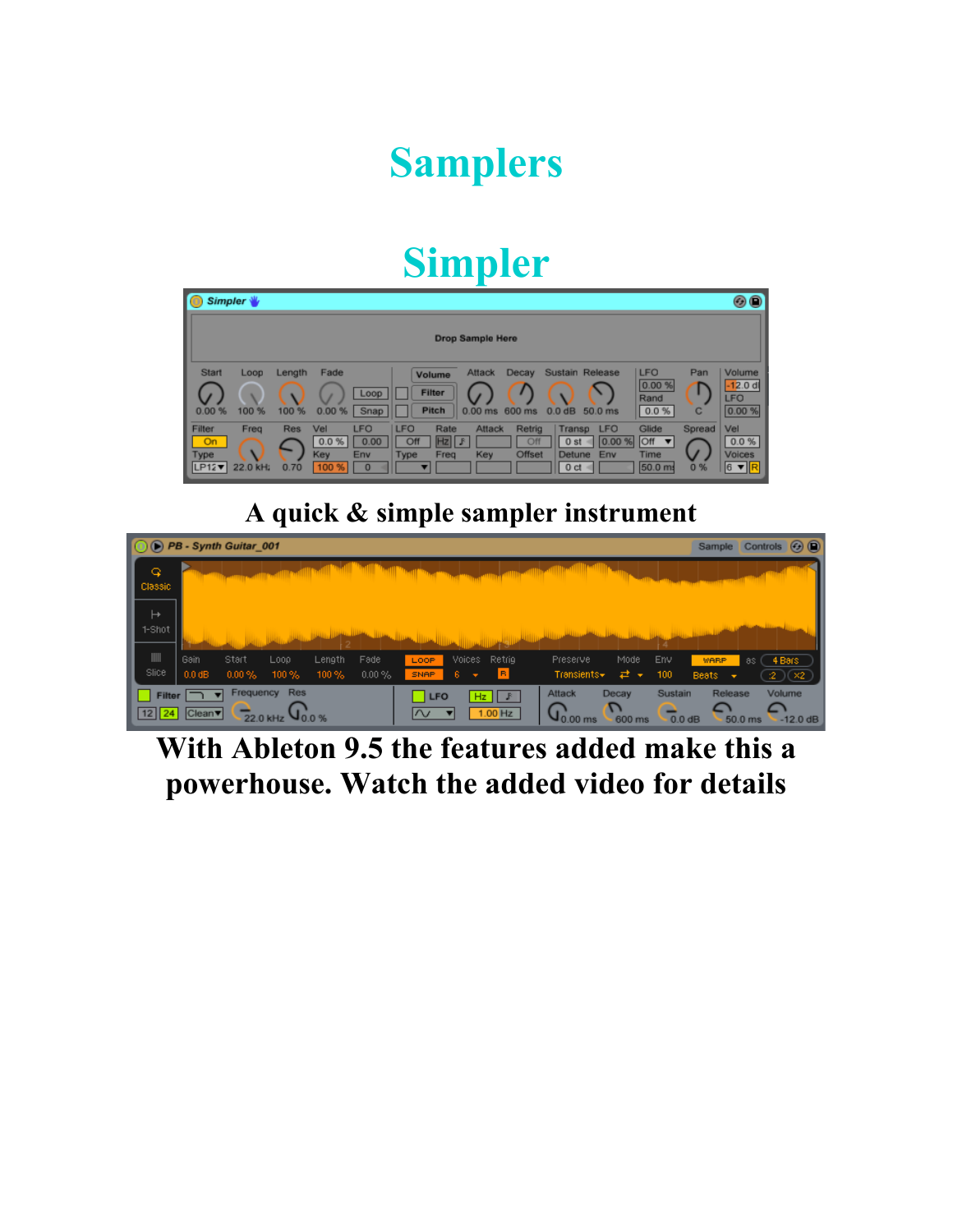## **Sampler**

| Sampler \                                               | Pitch/Osco o Filter/Global<br>· Modulation<br>Sample<br>$\circ$ $\circ$<br>$\bullet$ Zone                                                                                                                                                                                                   |
|---------------------------------------------------------|---------------------------------------------------------------------------------------------------------------------------------------------------------------------------------------------------------------------------------------------------------------------------------------------|
|                                                         |                                                                                                                                                                                                                                                                                             |
|                                                         | <b>k</b><br><b>IB</b><br>M<br>راكال والألغ مناطح رجامه                                                                                                                                                                                                                                      |
|                                                         | $\overline{L}$<br>$\sqrt{R}$                                                                                                                                                                                                                                                                |
| Reverse<br>Sample<br>Hi Ho.aif<br>Off                   | Loop Start<br>Vol<br>Sample Start<br>Sustain Mode<br>Loop End<br>Crossfade<br>Detune<br>Interpol<br>$(\epsilon_{\mathcal{F}})$<br>Norm $\blacktriangledown$<br>0.0 dB<br>164333<br>970276<br>74968<br>$\overline{\mathcal{H}}$ $  $<br><b>Link</b><br>0 <sub>ct</sub><br>귵<br>$\Omega$<br>⇉ |
| RootKey Detune<br>Snap<br>Off<br>C <sub>3</sub><br>0 ct | Release Loop<br>Sample End<br>Crossfade<br>Detune<br><b>Release Mode</b><br>Scale<br>Pan<br>∣ <del>⊣</del> ∥ ≢ ∥ ≓<br>100 %<br>970278<br><b>RAM</b><br>0 ct<br>OFF<br>$\bf{0}$                                                                                                              |

**This is an incredibly powerful Sampler with nearly endless possibilities!**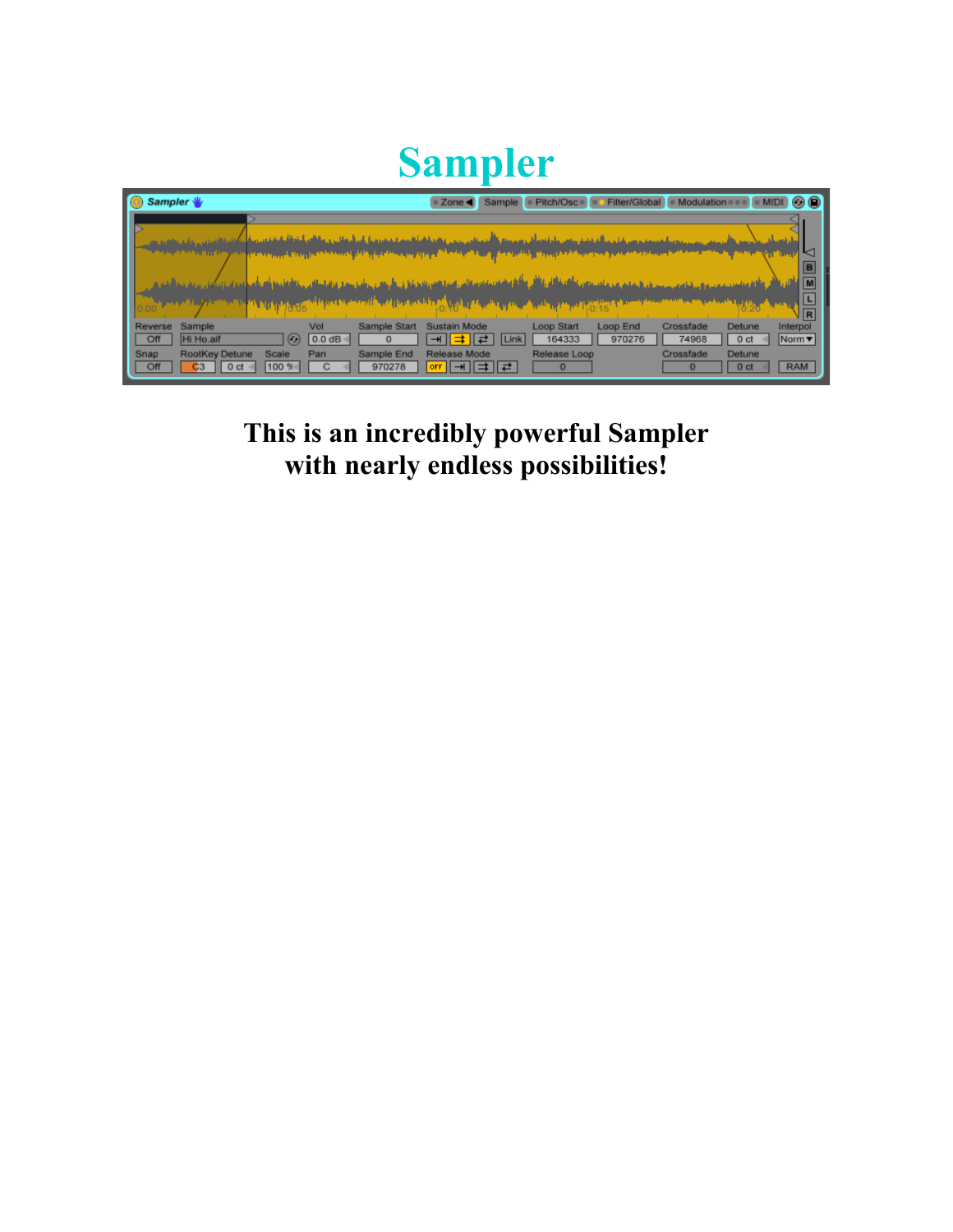#### **Ableton Effects**



**Great way to see your frequency spectrum visually, although EQ8 makes this mostly unnecessary** 



**Deceptively simple tool that will certainly become a** *must have* **in all your music production. Great for quick volume changes, stereo widening, mono & solving phase issues.**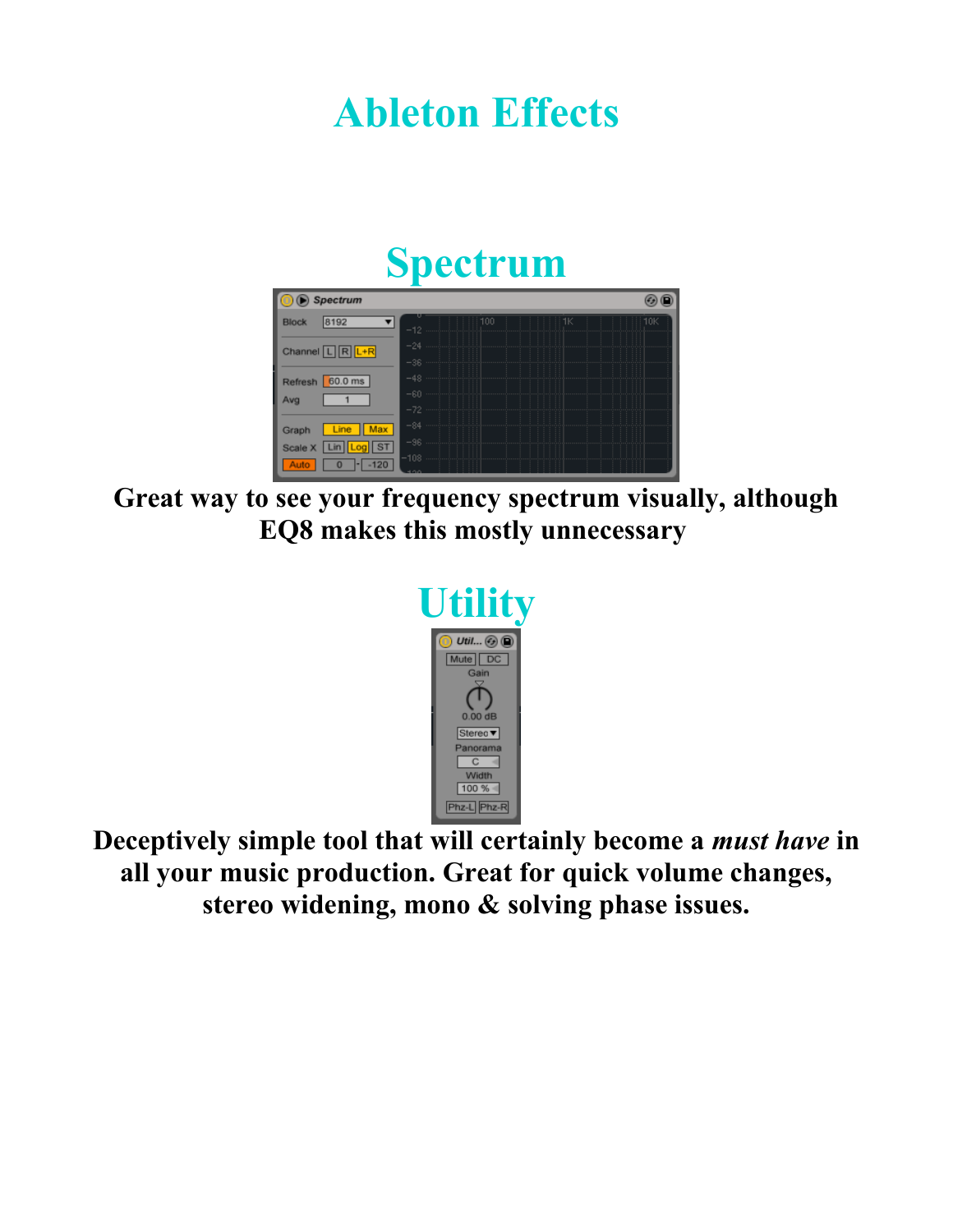#### **Speakers & Distortions**

#### **Amp**



**Like running your sounds through a guitar amp. Limited, but useful.**



**Like running your sounds through a speaker & back through a microphone.**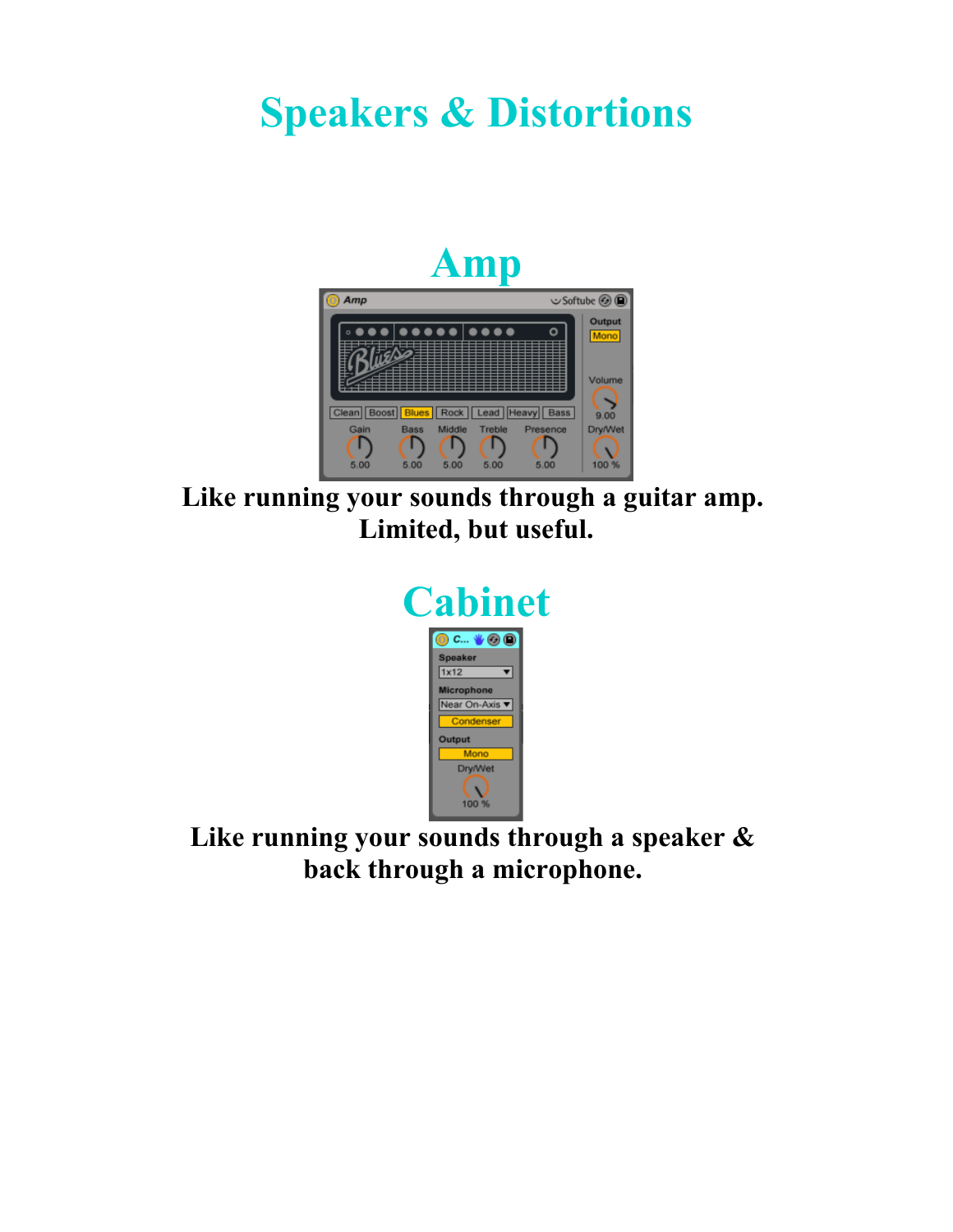

**Mimics the sound of a Tube amp & offers several** 

#### **types of tube saturation and distortion**



**Modeled after guitar distortion pedals**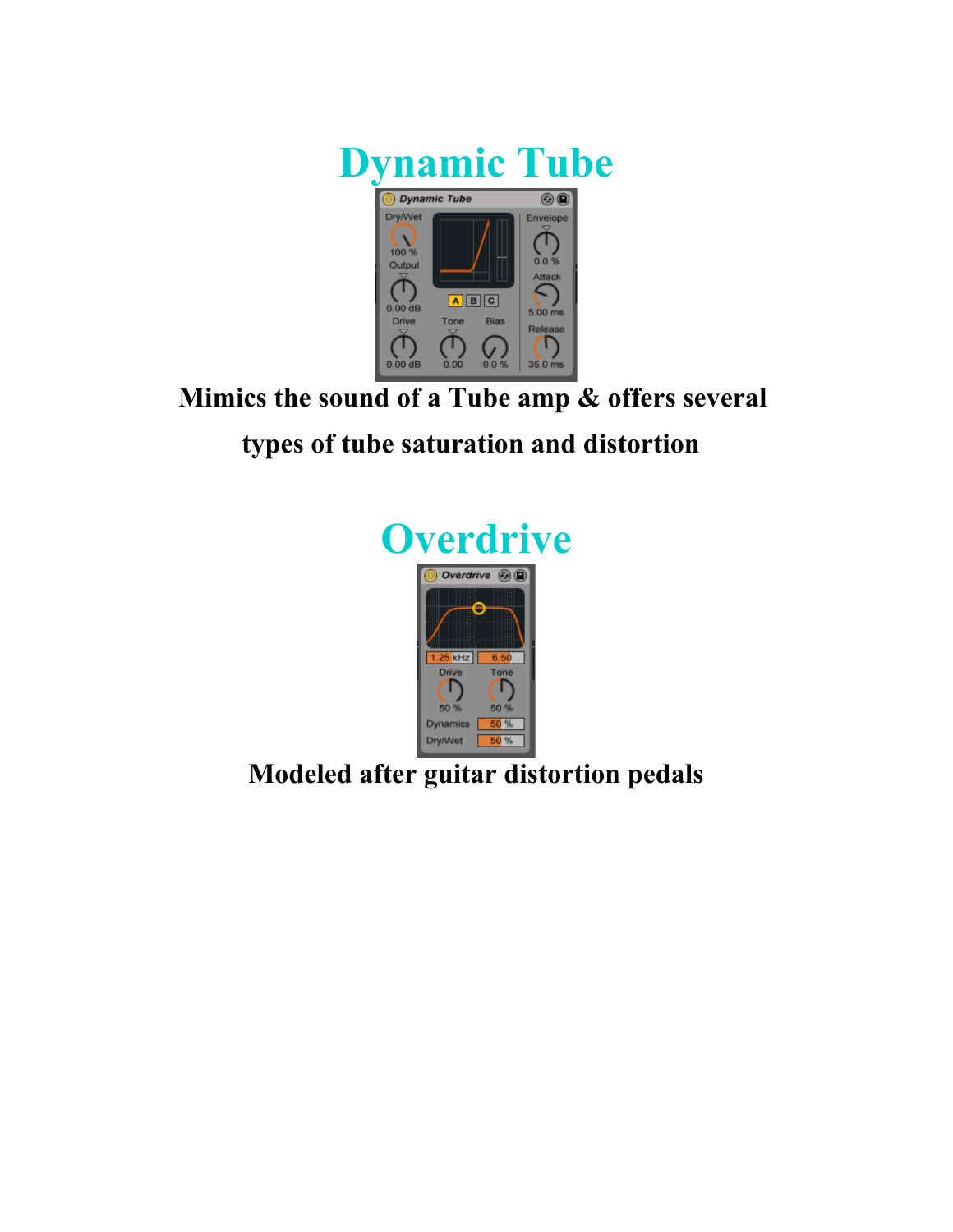

**Adds dirt, grit or harmonic presence. Modeled after tape saturation but with several more features. Can also make something sound cleaner or more present.**



**Mimics the noise of vinyl. You are able to add crackle & density. Great for adding high frequency content.**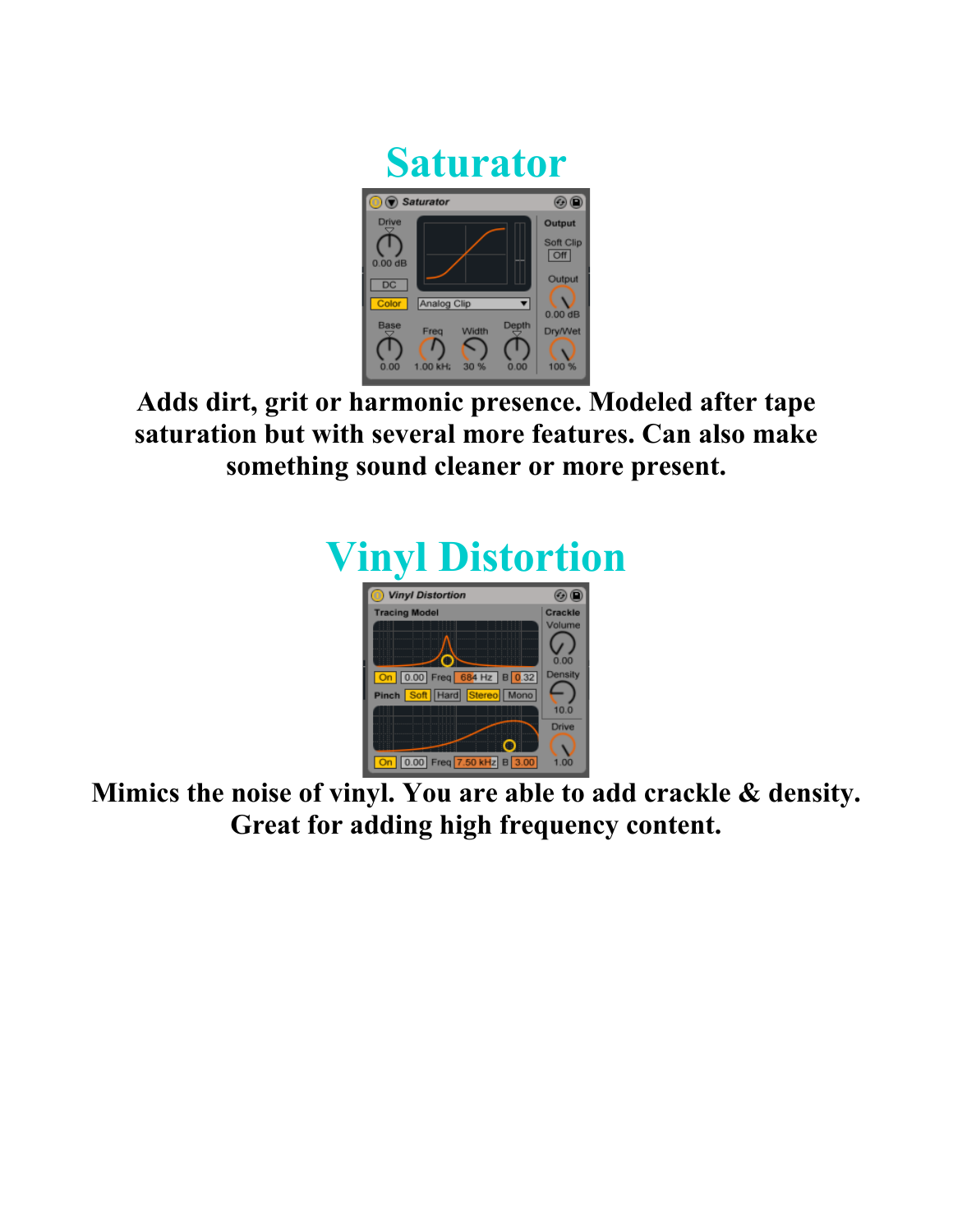

**A great tool for removing noise of guitar or vocal tracks. Also good for controlling reverb or delay effects.**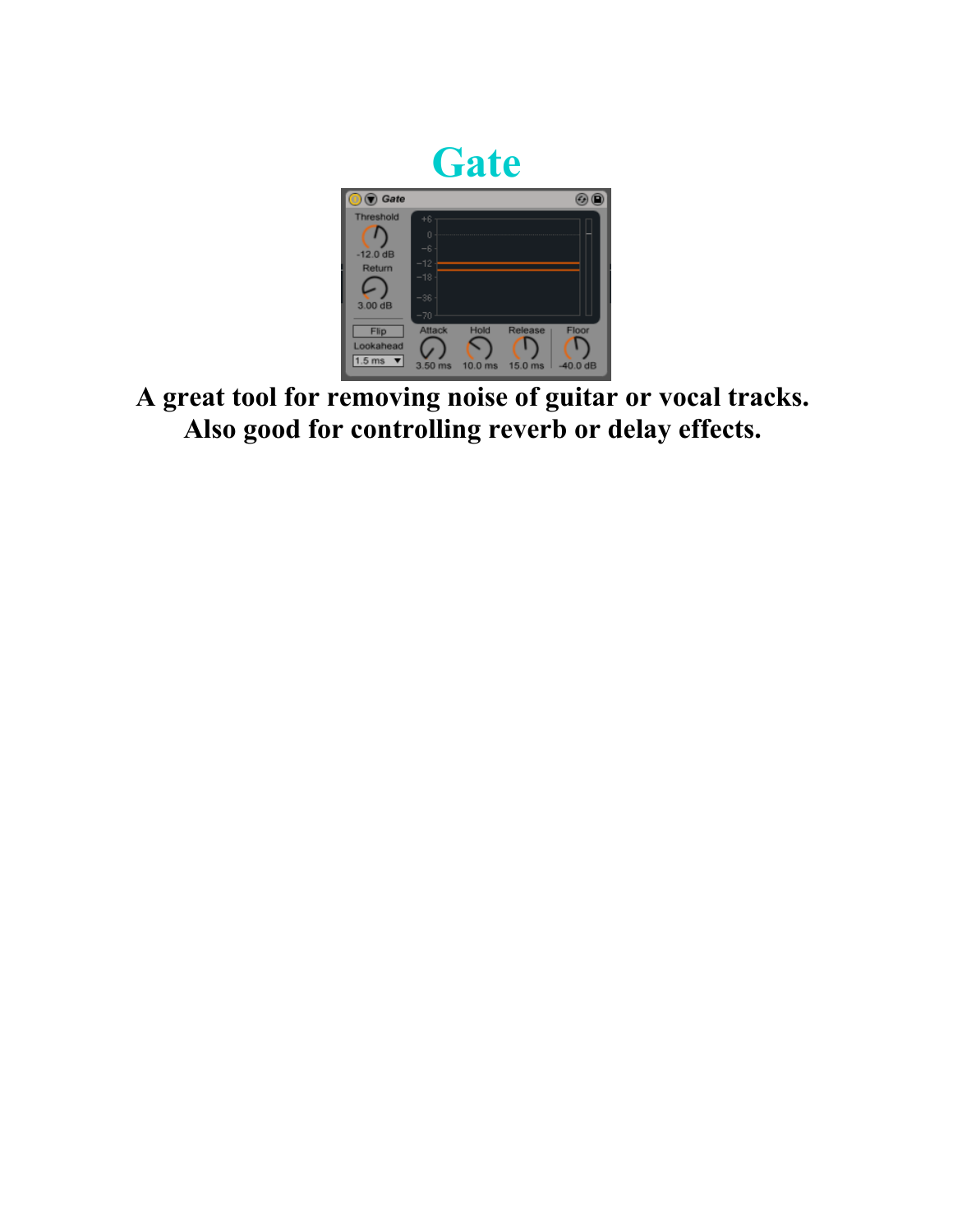

**An essential tool in electronic music production. Similar to EQ in its ability to enhance a certain frequency band as it sweeps through. A very versatile effect you can't do without.** 



**A self explanatory & very useful effect with several unexpected tricks up its sleeve.**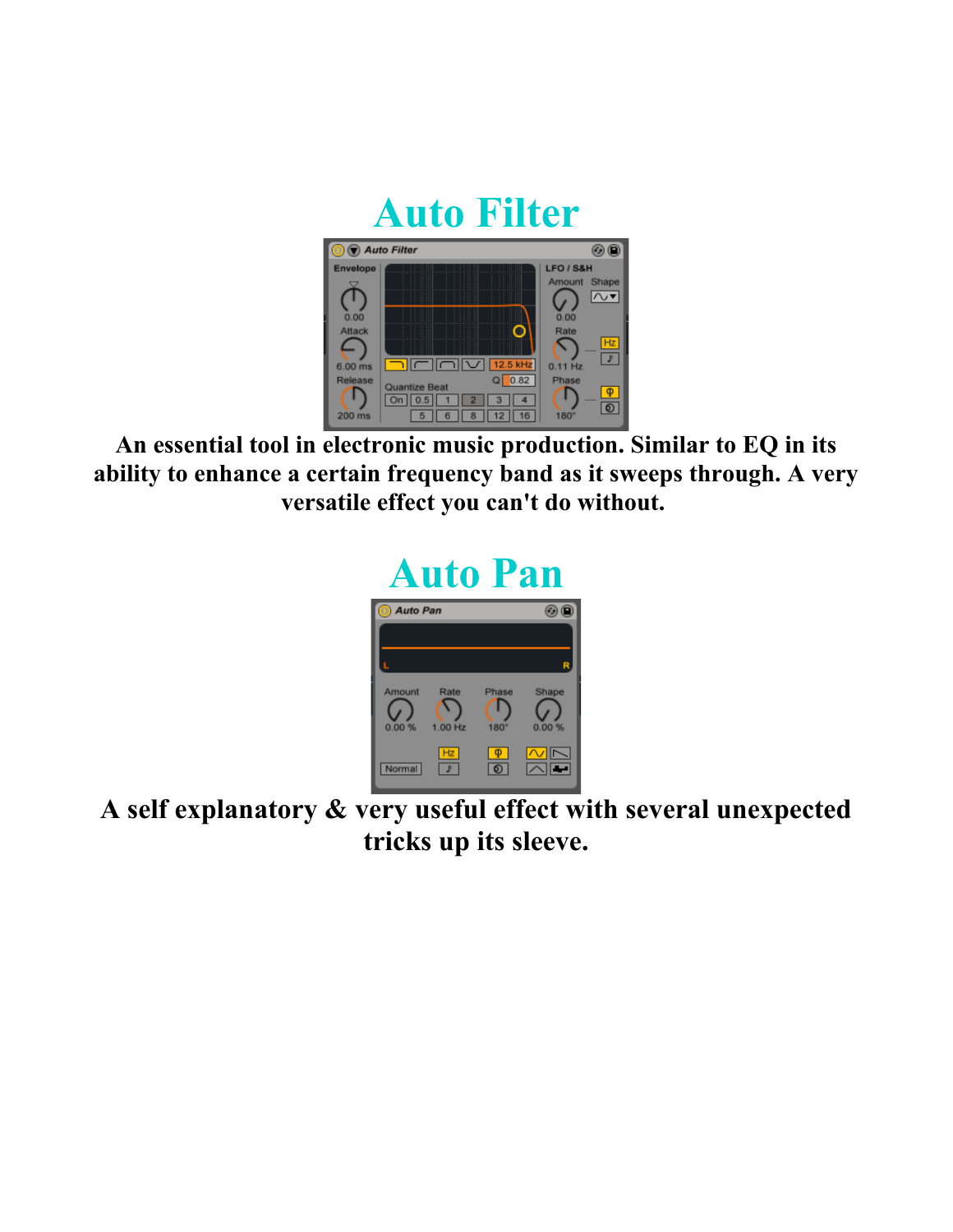#### **Modulation Effects**

**All these effects are created by adding a delayed sound to the original sound creating a unique type of thickening/sweeping effect.** 

## **Chorus**



**Great for thickening sounds or strengthening vocals**



**A very distinct sweeping sound. Bands like The Cure used it on guitar to great effect. Great on pad sounds too.**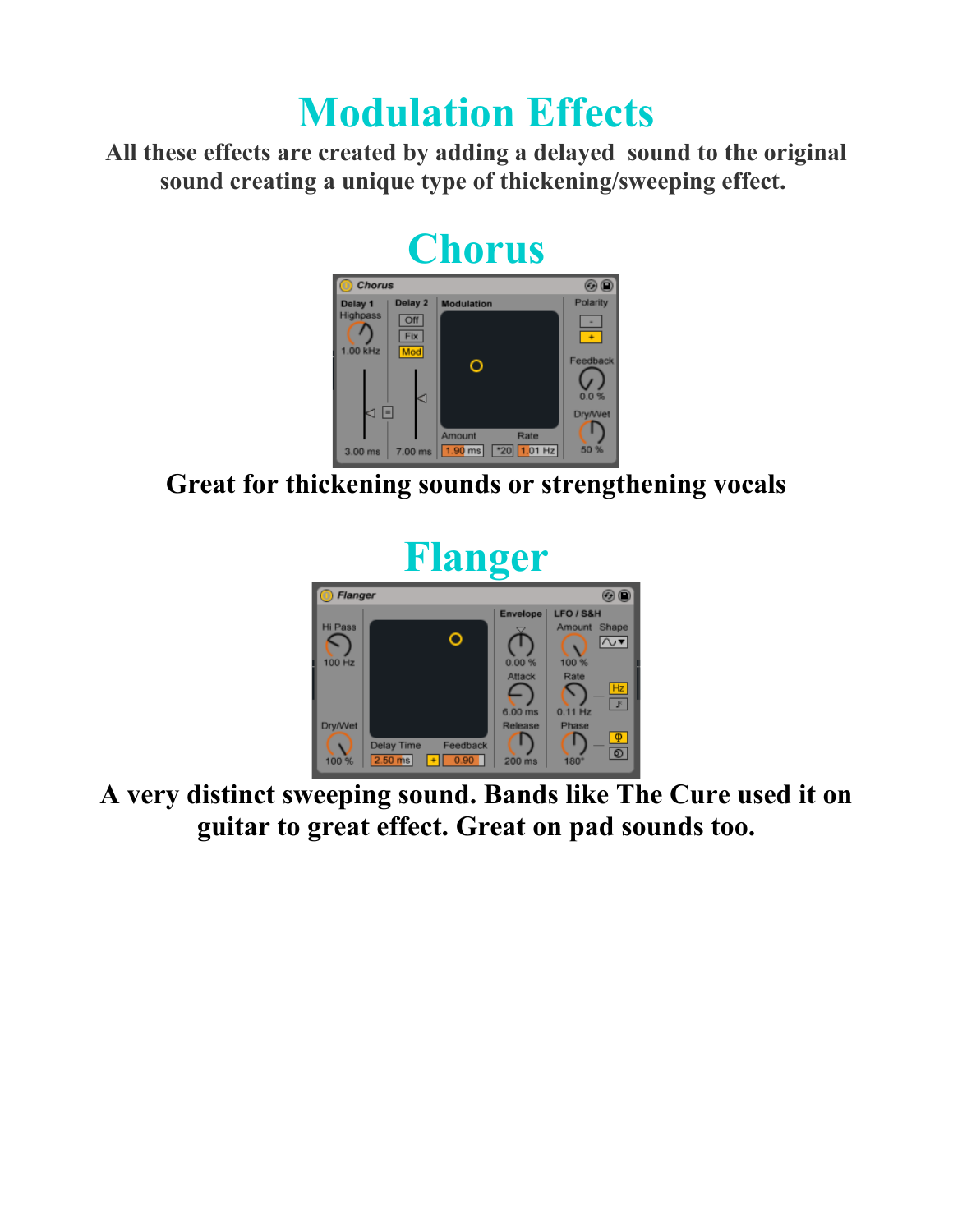

**Similar to a flanger in that they both create a swooshing sound & work best on frequency rich sounds. Experiment with both & you'll hear the difference**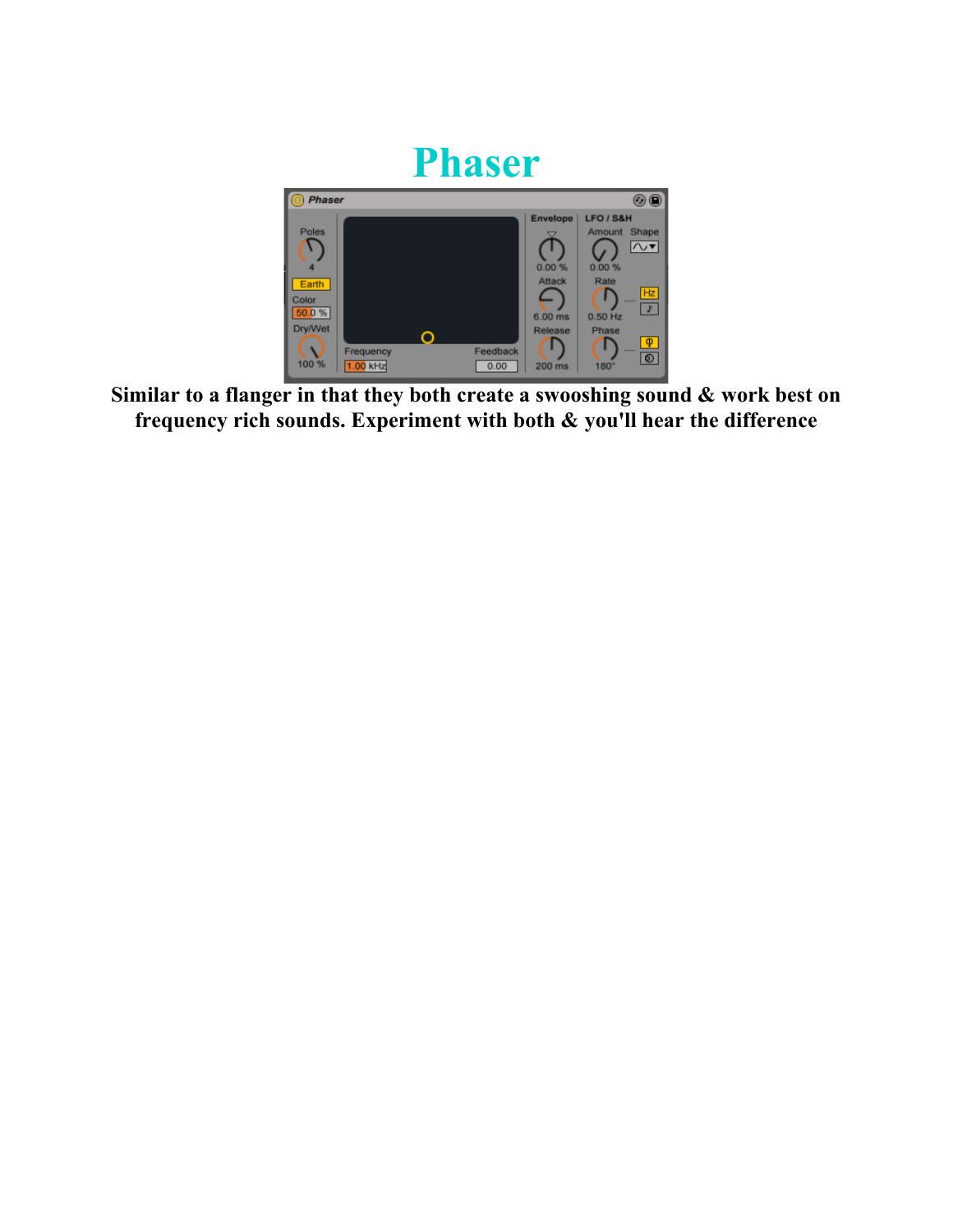#### **EQ's**

**An absolutely essential effect that offers many ways to increase or decrease the level on certain frequencies, thus molding each sound to work within a song.** 



**This will be your "go to" EQ in Ableton. Very versatile & great sound.**



**The EQ3 is modeled after EQ's on a DJ mixer. Typically used when DJing in Ableton.**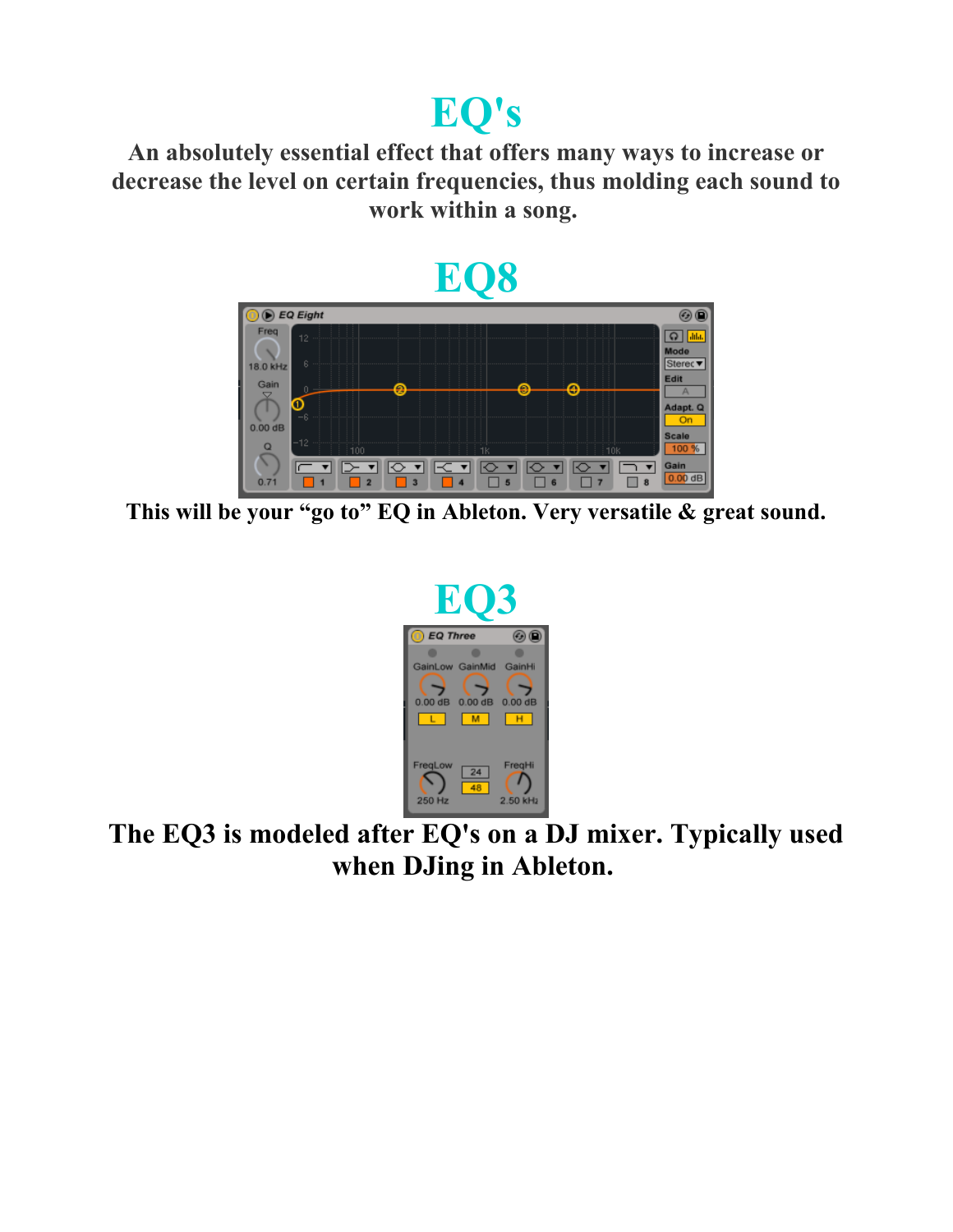#### **Reverb**



**Another must have effect adding space and dimension to the elements of your mix. This will give your songs depth. You can't live without it.**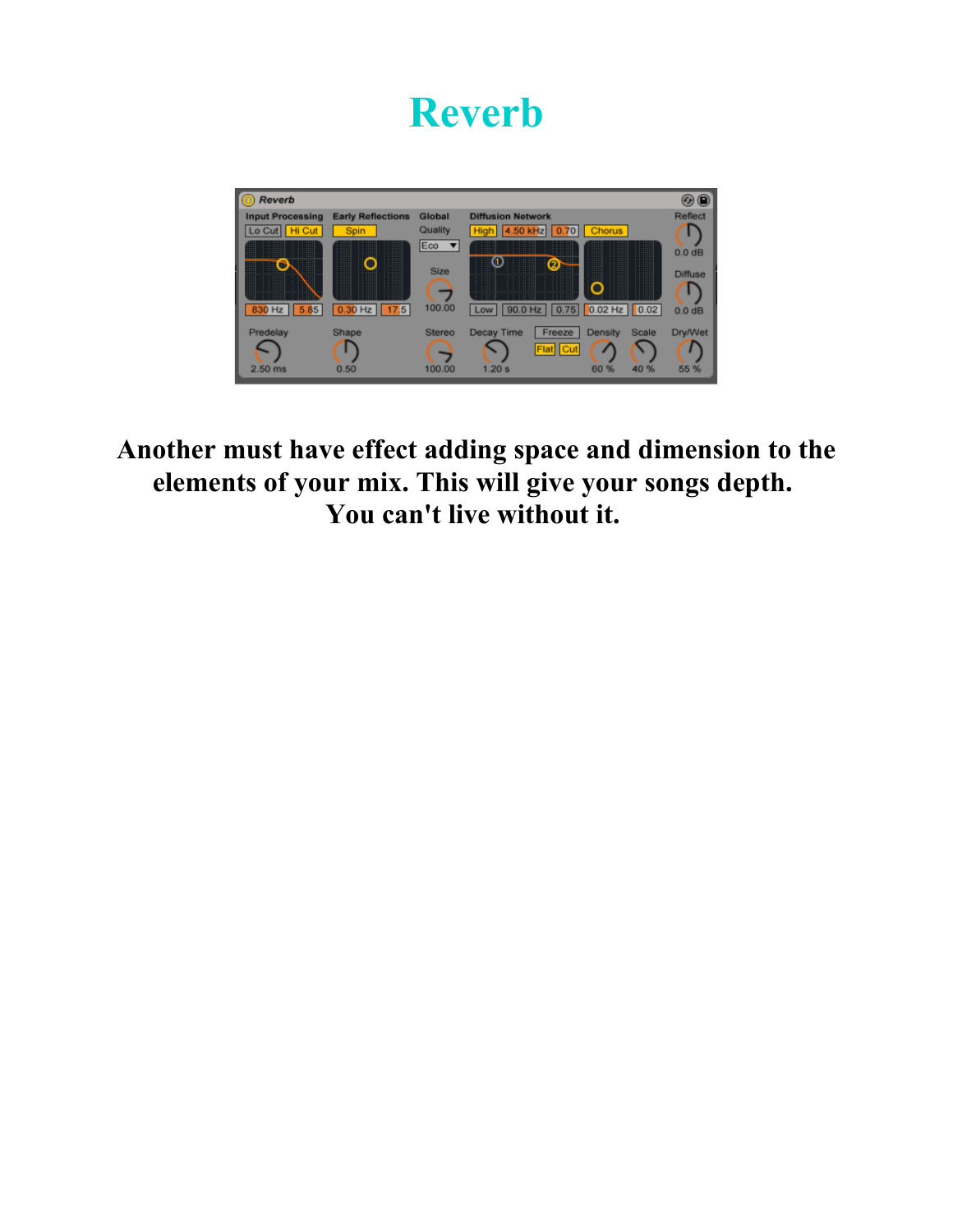#### **Compressor/Limiter**



**I use this compressor to enhance transients (the snap or click at the beginning of a sound), hardening sounds or for sidechaining.** 



**I really like using this on anything needing more punch or to enhance bass or kick. It honestly sounds great on about anything.**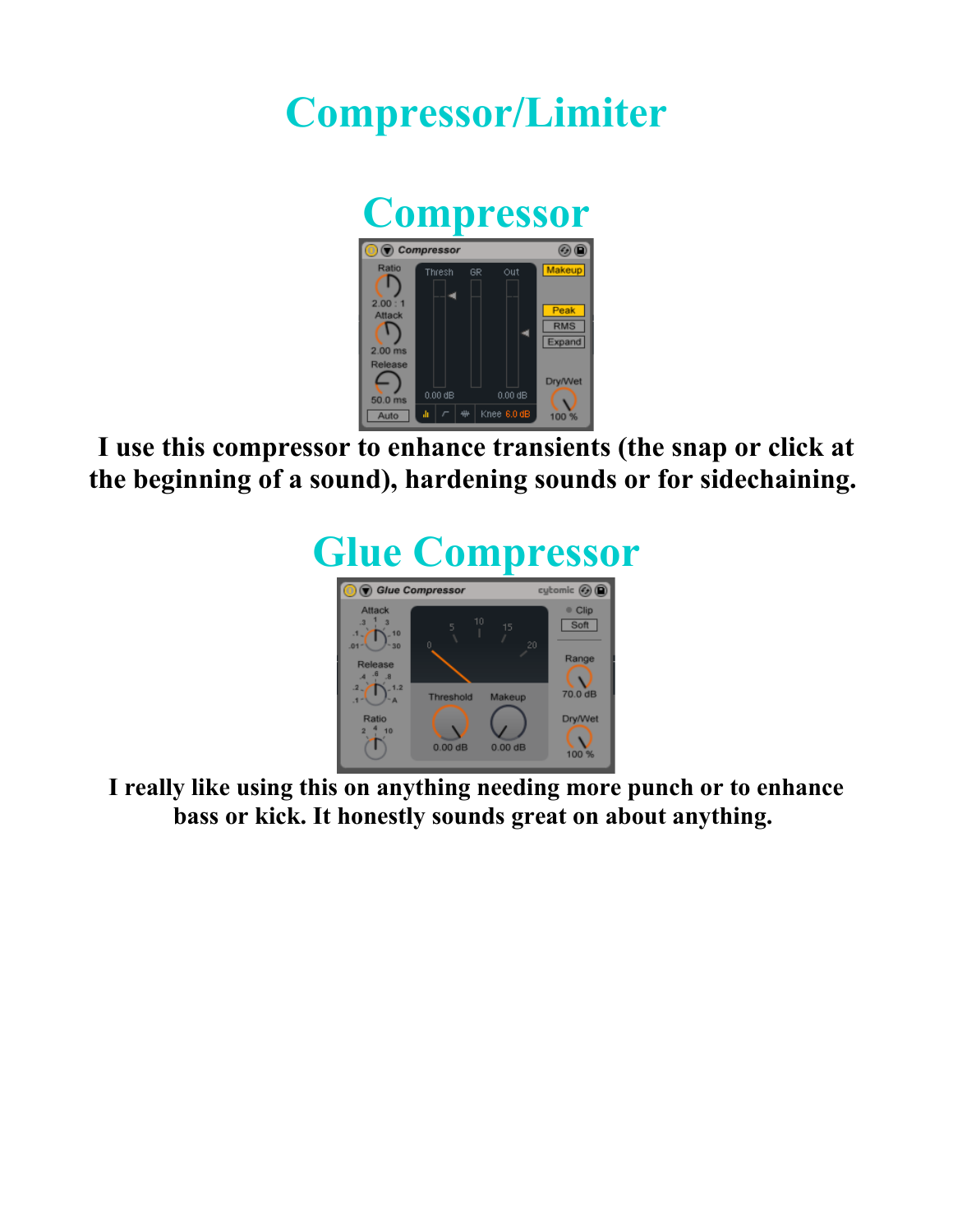

**A simple tool that keeps your volume from clipping or going in the red.** 



**Like the compressor effect but separated in 3 frequency bands. This way you can compress the low, mids and high frequencies differently.**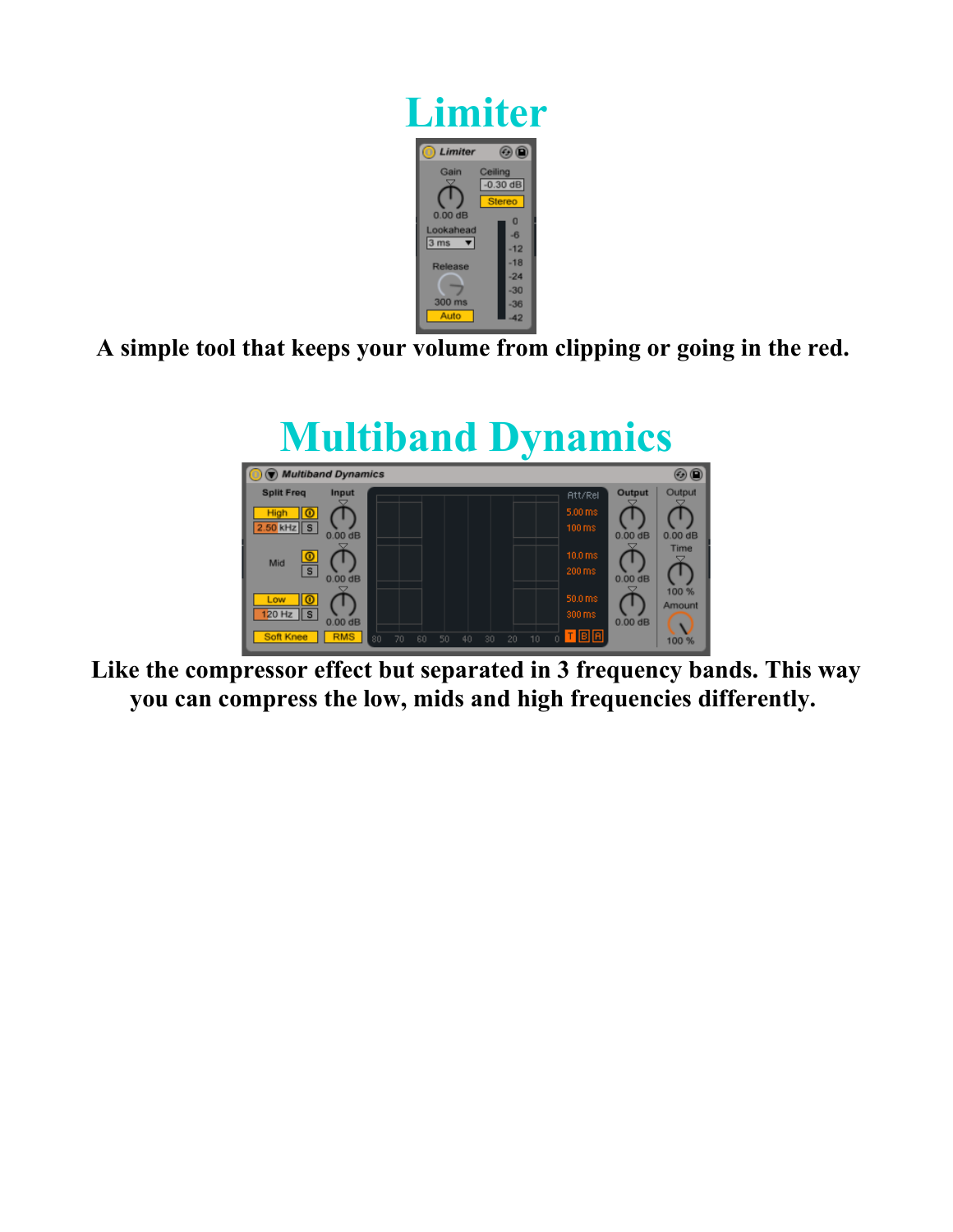#### **Delay effects**

#### **Simple Delay**



**A delay offering separate delay times for the left and right side. It can sync to tempo or by milliseconds. Also has a cool repitch feature (right click on it to access)**





 $\sqrt{2}$ 

6

 $3 \mid 4$ 

 $8$  16 <mark>c</mark> F 0.00 % + Feedback Dry/Wet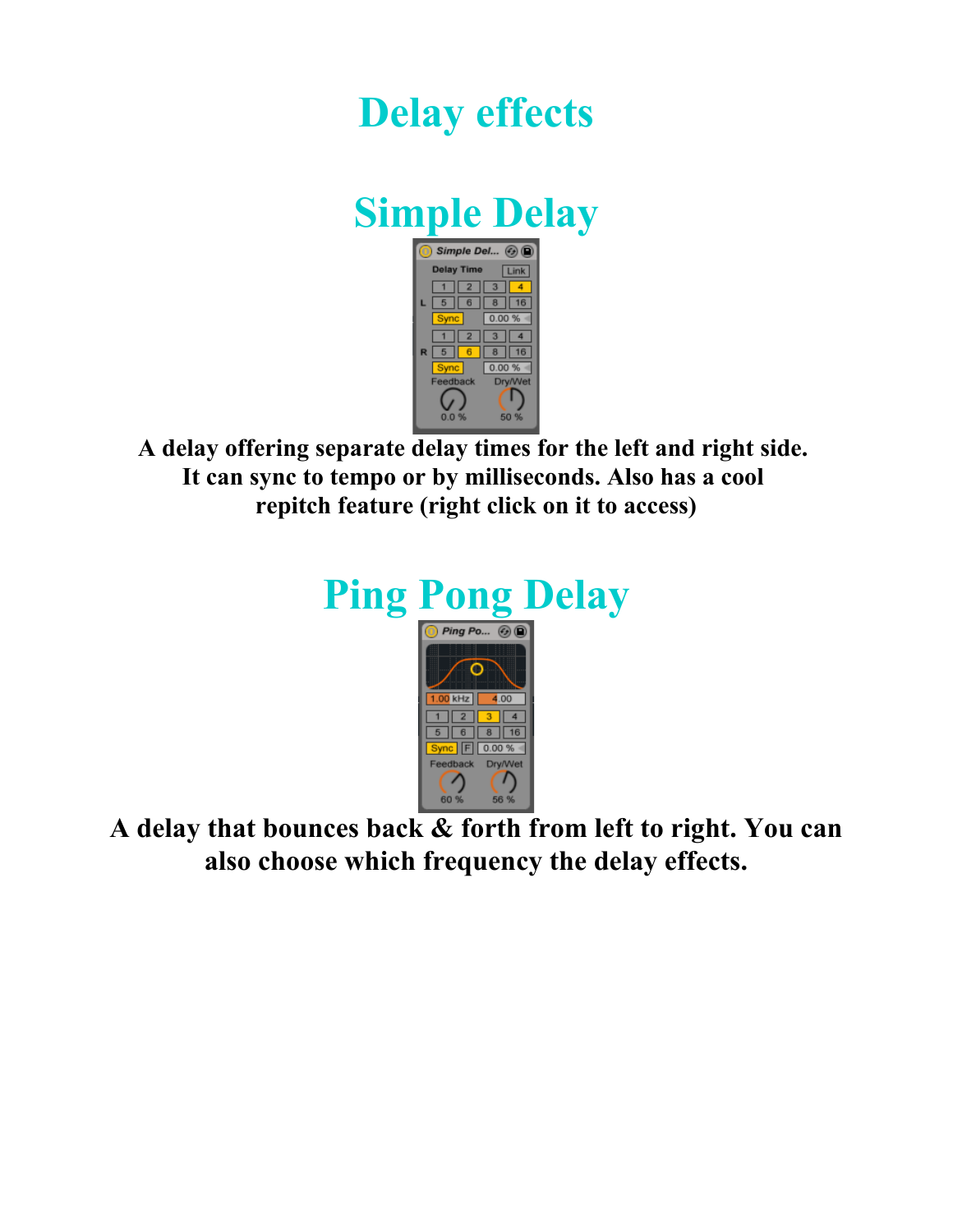#### **Filter Delay**



**3 panned delays in 1 each having its own frequency, delay time, feedback & volume.**

## **Grain Delay**



**A very cool sound design effect. It samples tiny particles (grains) of your sound & delays those particles in different ways. It also effects pitch, which is very cool. Must experiment with it to get it.**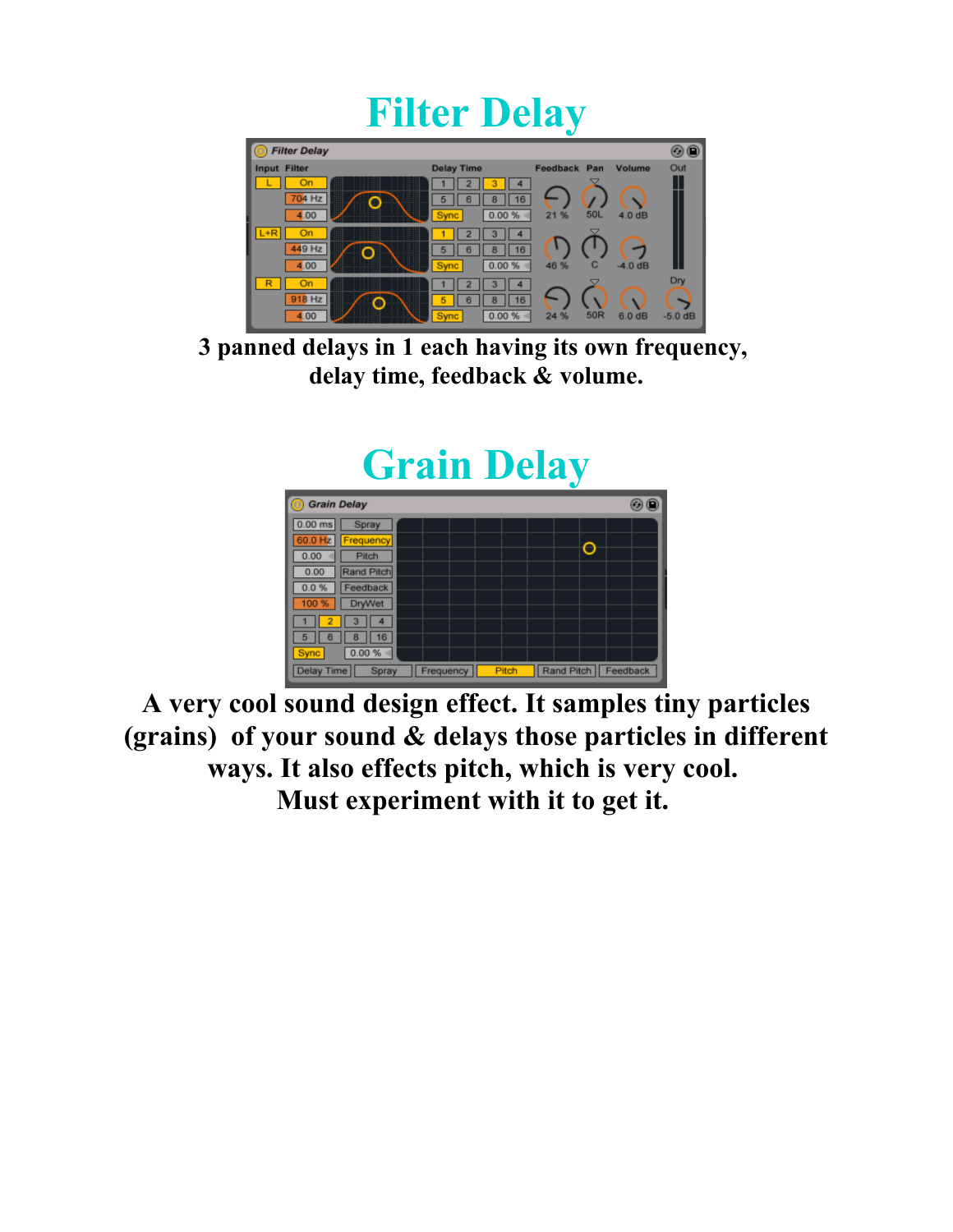

**Great for pitching drums or for interesting shifting of a sounds frequency.** 



**I use this effect when I need to add "dirt" to a certain frequency. Great for adding high frequencies or white noise to a dull sound.**



**Degrading a sound or reducing its bit rate adds harmonic noise. Good for adding grit or for creating video game sounds.**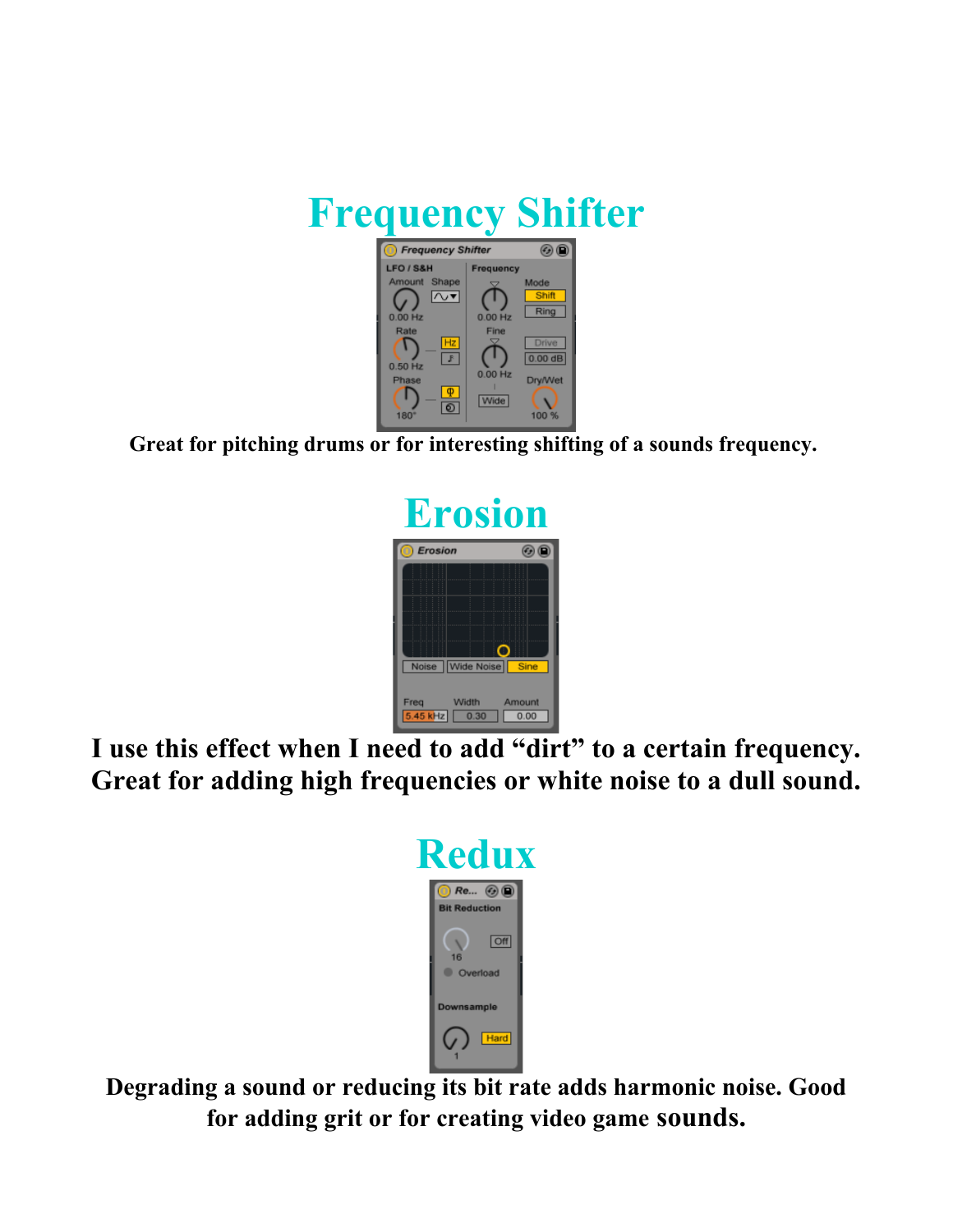#### **Corpus**  $\bigcirc$  Corpus  $A|A|S$  $\circledcirc$ ▼ Medium ▼ | □ Filter  $\Box$  LFO Tune Beam  $\sum_{261.63}$ Shape Ratio Material ListeningL Amount  $C_{1.32 s} C_{0.0 %}$  $\overline{\sim}$  $Q_{10\%}$  $\frac{1}{50}$  %  $\mathsf{U}_{0.0\%}$ Fine  $1.00$  kHz  $4.00$  $C_{\rm od}$ **Brightness** ListeningR Rate Width  $Hz$  $\begin{array}{c} \bigcirc \\ 0.32 \end{array}$  $\boxed{3}$  $\mathcal{C}^{\,\bullet}_{\,\mathrm{0.0 \,}\mathrm{W}}$  $\frac{1}{90}$  %  $\frac{1}{100\%}$   $\sqrt{0.0\%}$  $C3$  0  $C1$ Ō Spread Inharm Dry/Wet Phase Hit Gain  $\boxed{\Phi}$  $\mathcal{C}_{50\,\%}$  $\bigcap_{180}$  $\mathbb{C}_{\scriptscriptstyle{0.0\,\%}}$  $\boxed{\circ}$  $\mathcal{C}^{\sigma\circ}_{\sigma}$  $C_{0.0\,\text{dB}}^{\bullet} C_{50\,\%}$

**A unique and powerful effect. It models characteristics of several acoustic objects. This allow you to run your original sound through these characteristics. I use it often to enhance kicks.**

#### **Resonators**



**A very cool way to create harmonic parts out of percussive sounds, but can work on almost anything. A cool techno sounding device.**



**Makes vocals sound robotic. Think Daft Punk. Cool on drums too!**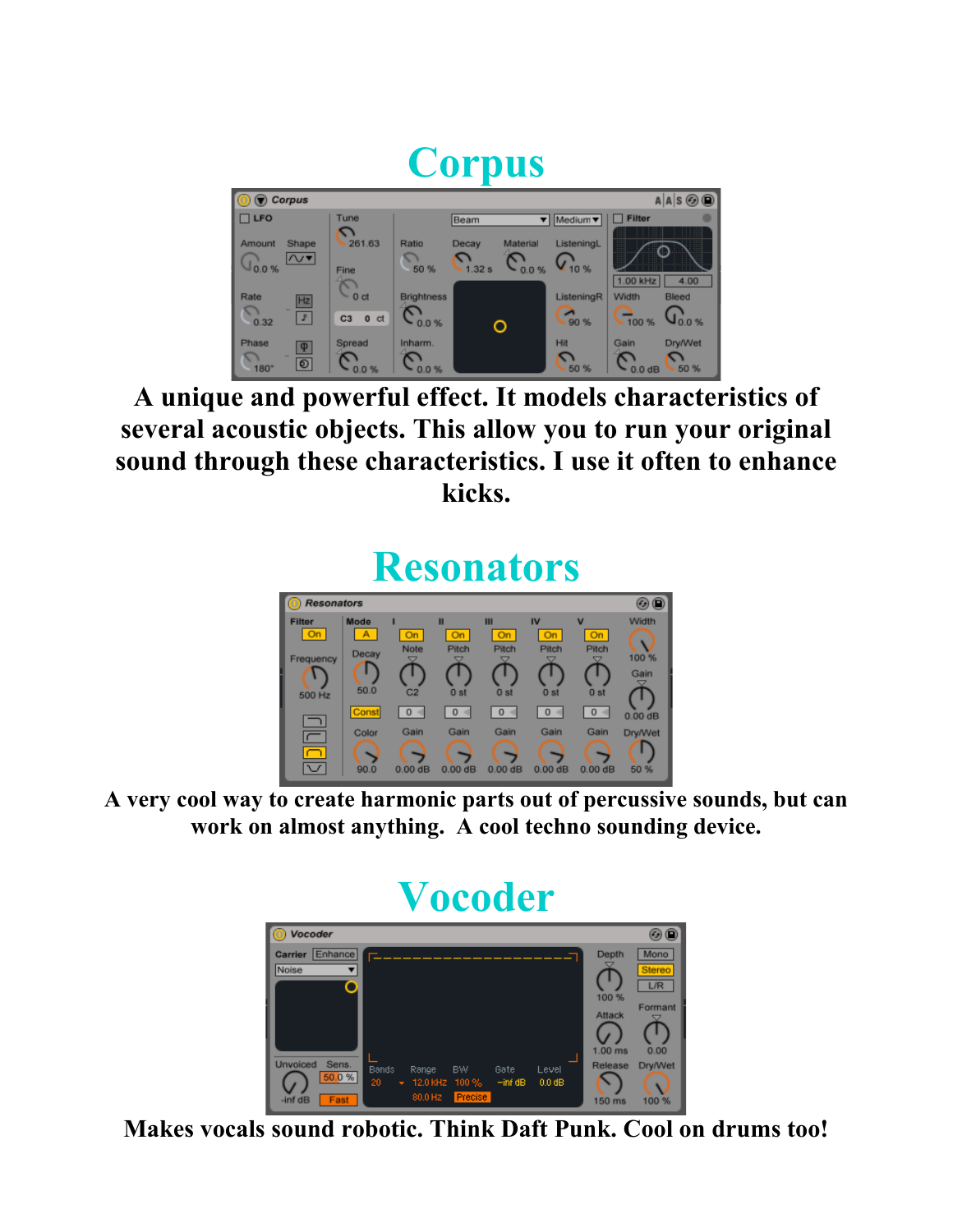#### **Looping/Beat Shuffle Effects**

#### **Looper**



**Although more often used in live performance. Looper is a pretty incredible looping & layering effect. Surprising how quickly you can create cool soundscapes.** 

#### **Beat Repeat**



**This is great for glitching out drums for random effects or manipulating just about anything rhythmically.**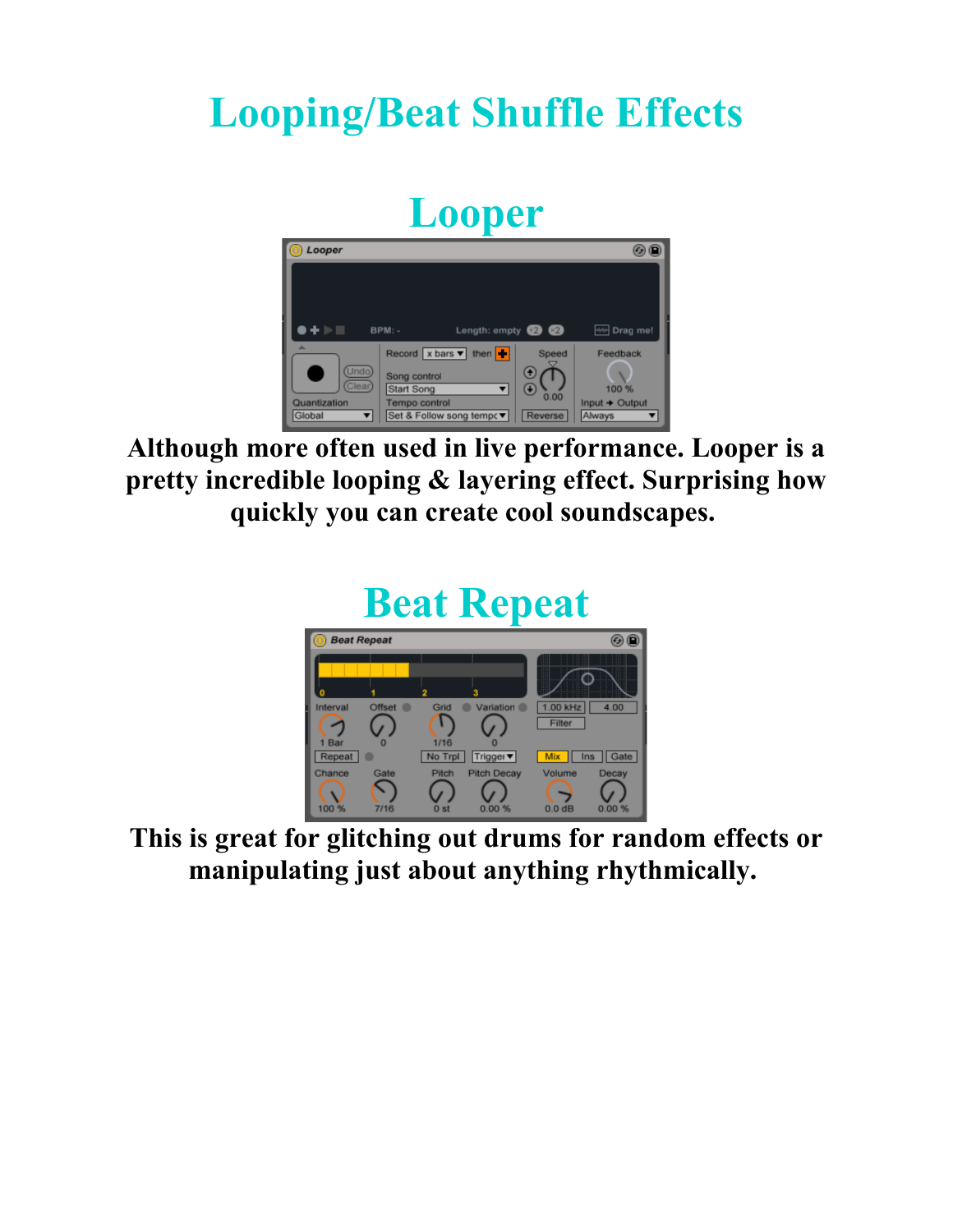#### **Midi Effects**

**Where audio effects work on both audio and midi tracks. Midi effects only work on midi parts. You'll find several of these useful**

## **Arpeggiator**



**Hold down a chord or collection of notes and the arpeggiator will play those notes 1 at a time in many unique and interesting ways. Used a lot in trance music but not limited to an 1 style.** 



**Play 1 note and this tool will turn it into a chord. You can combine up to 6 notes. Works great with the Scale effect I will explain shortly.**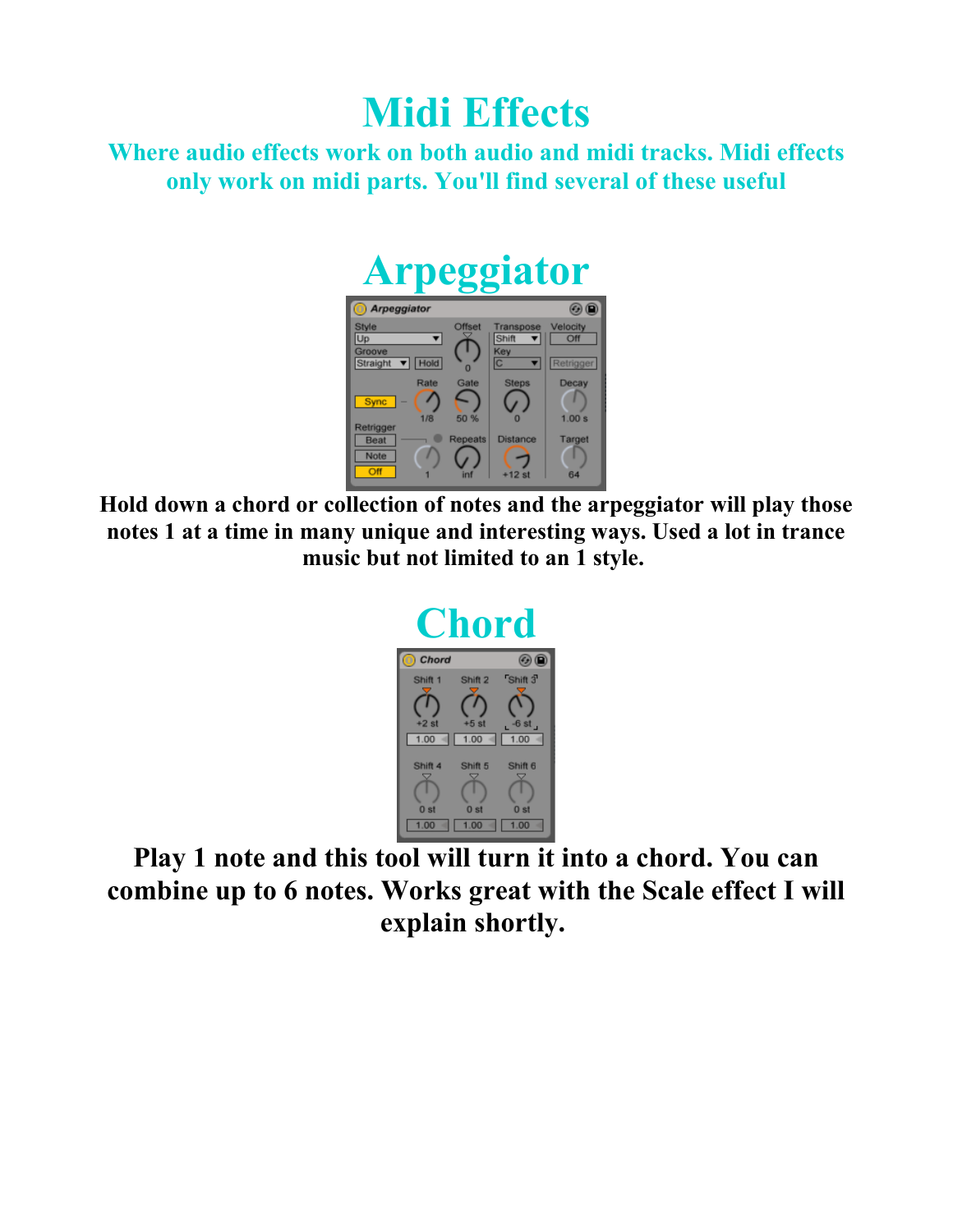

**If you have a sequence of midi notes, this can alternate the length of the notes. Automating the length can create some great rhythmic results.**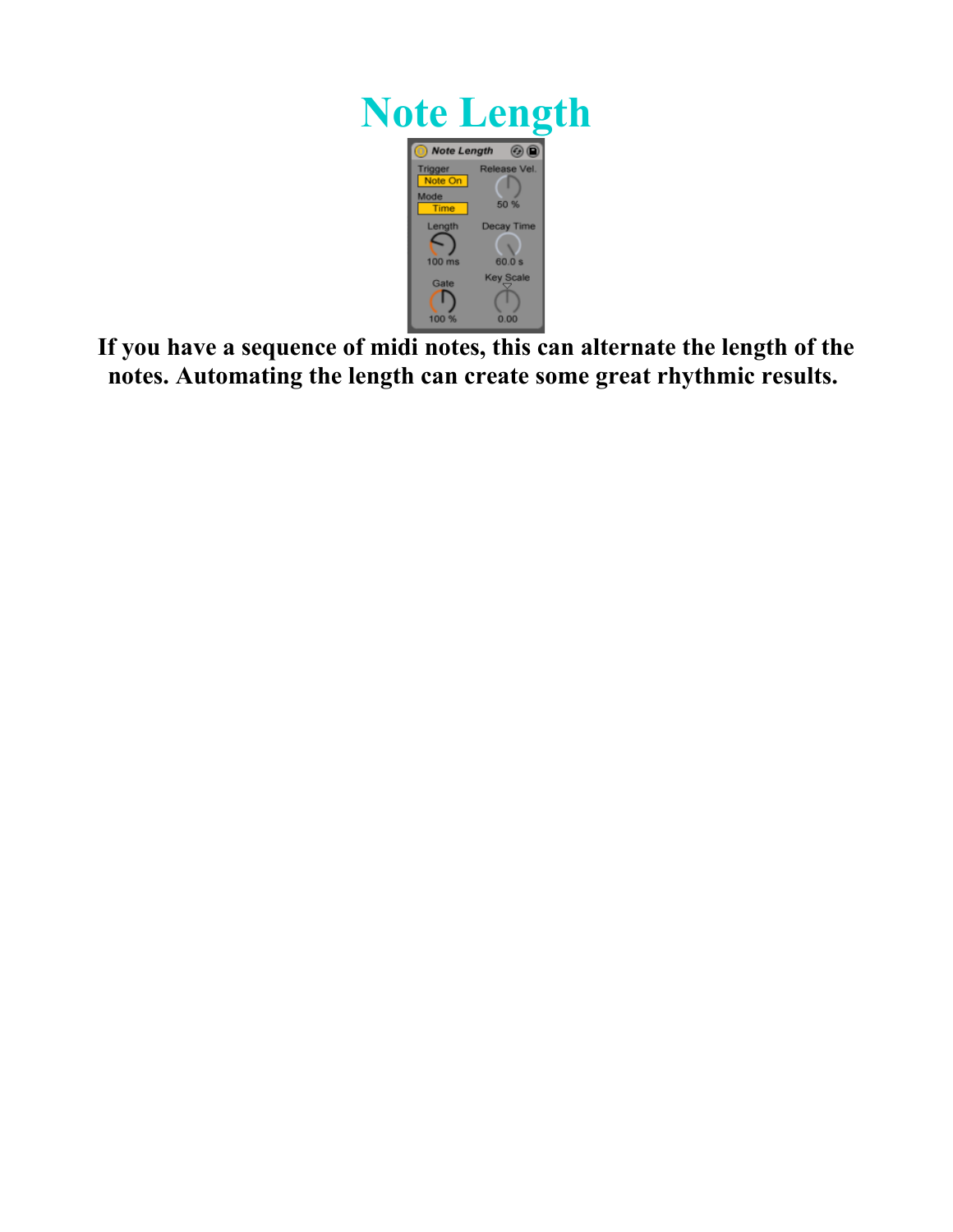

**Sometimes you want to quickly want to transpose the midi part being played on a synth. This is so much faster than manipulating midi notes.** 



**Having trouble coming up with melodies or just want to add something random with a midi instrument? This will randomly change the incoming notes & can be set up to stay in key.**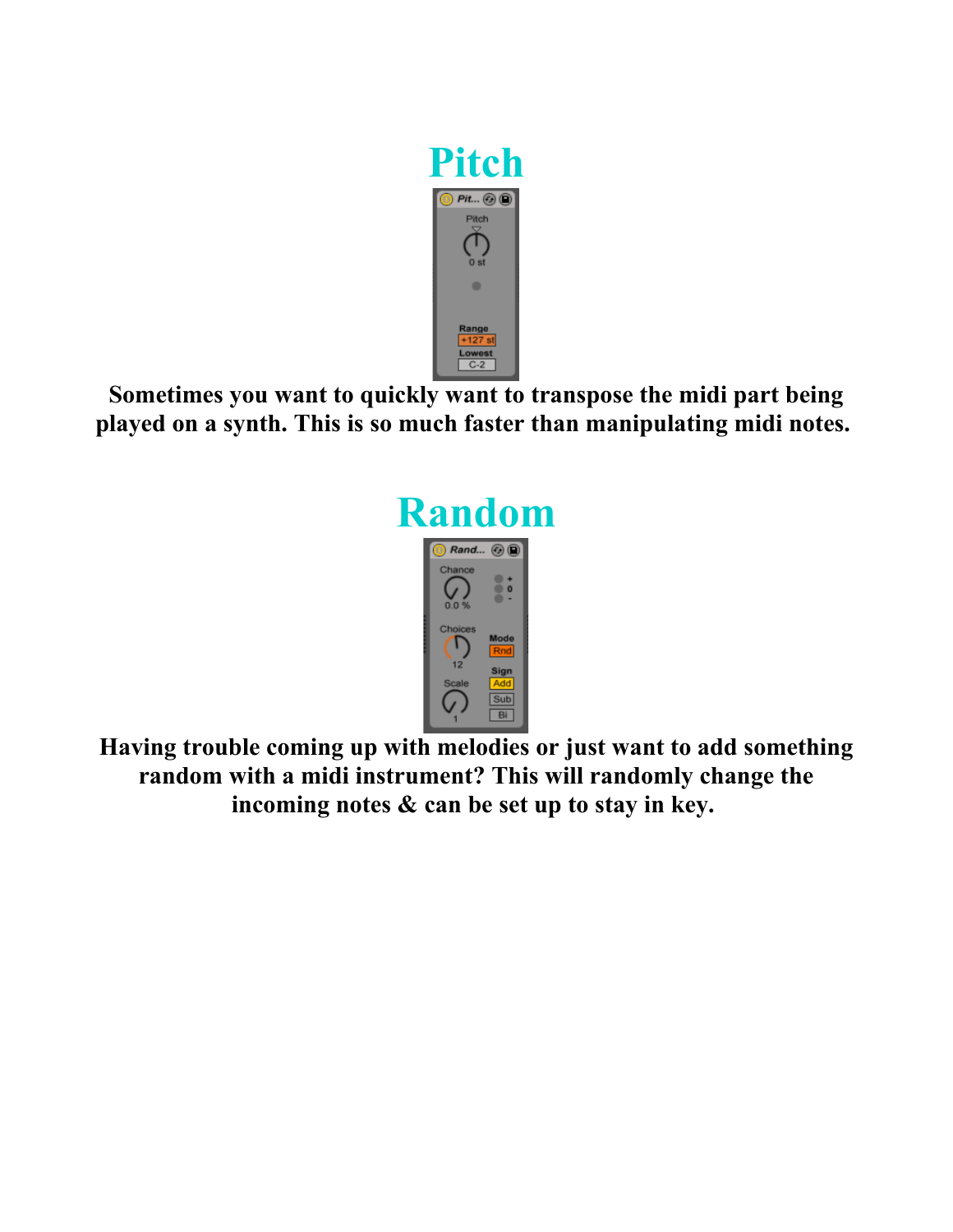



**A very cool and useful tool for non-musicians. This will correct any note you play to fit into a scale that you choose. Never hit a bad note again!**



**This effect can change the velocity (volume) of an incoming sound. This can be done randomly or in a more strict controlled way.**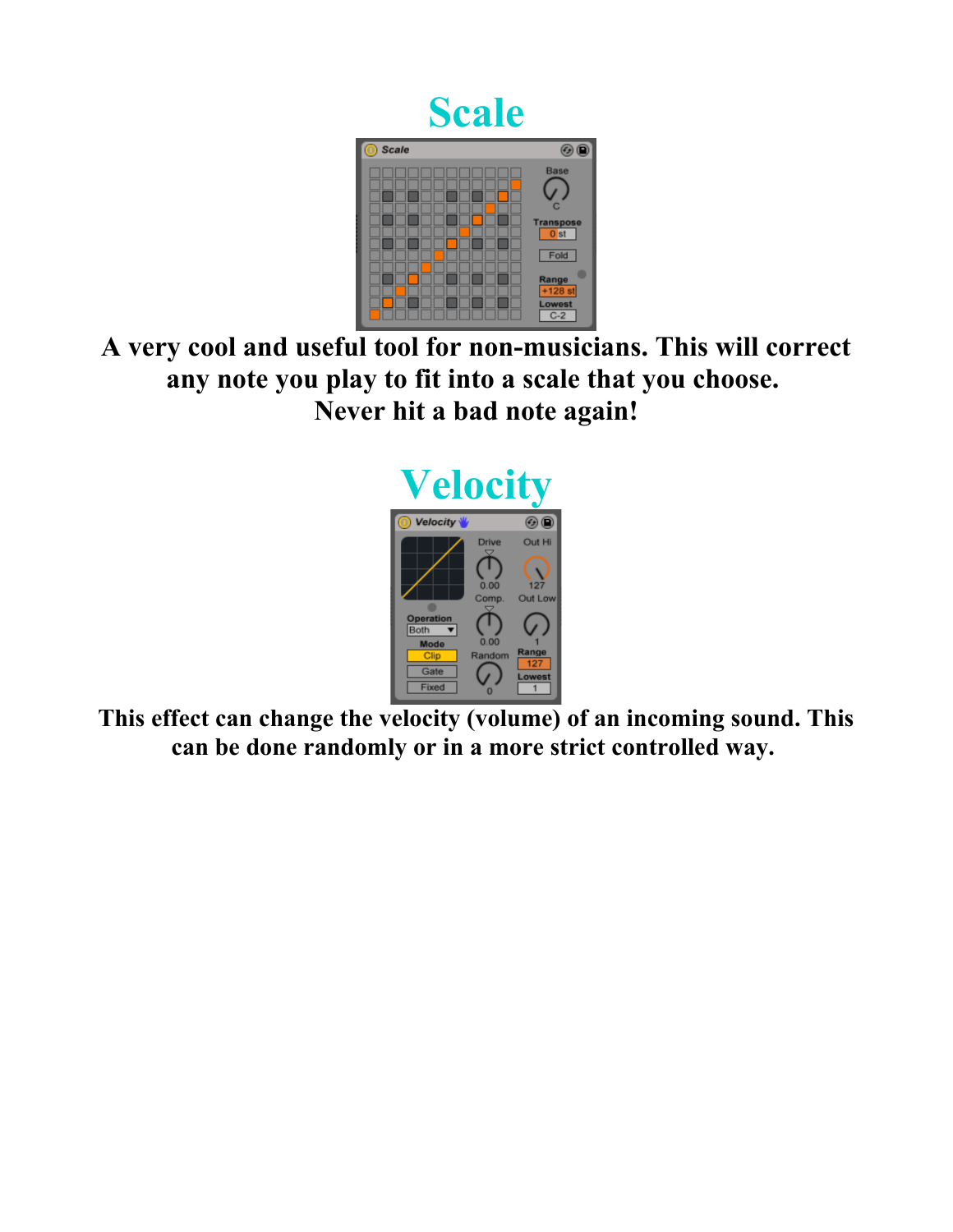#### **Max for Live**



**A simple yet highly useful effect to modulate just about any parameter. I like to use it on decay times on certain sounds so they don't sound static throughout the song. It has endless uses though.** 



**An extremely cool reverb effect that uses reverbs & samples from tons of different environments that you can apply on any instrument you like.** 

**The difference between this and Ableton's Reverb effect is that regular reverb is a process directly effected by its input. Convolution reverb is essentially blending a sample as a reverb for the original sound. Any sound can be used, not just reverbs. This can create incredibly unique results.**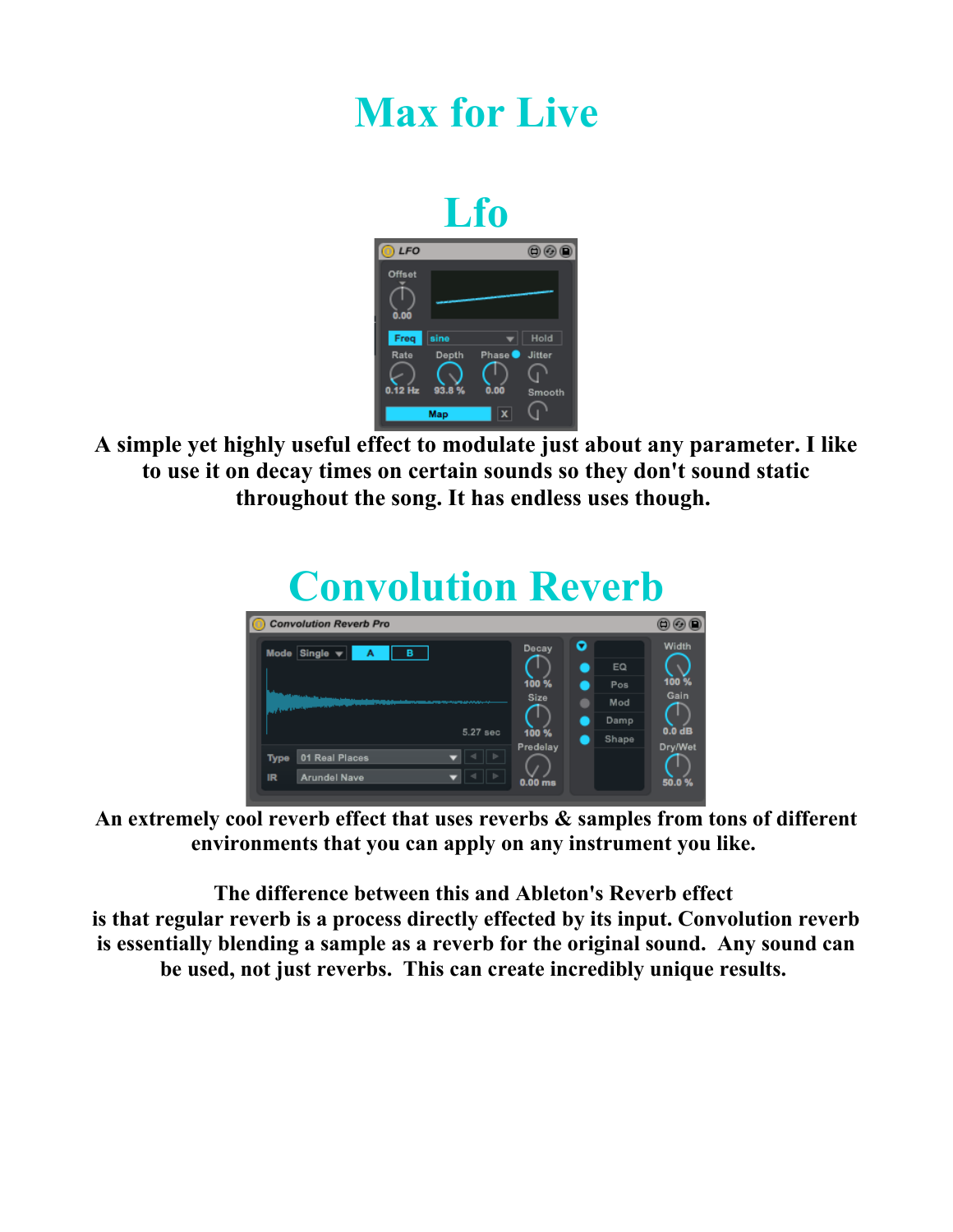#### **Envelope Follower**



**This allows you to use the volume of an instrument to control any other knob in Ableton. You can map it to filter frequency, reverb decay, delay level or anything you can think of. Super cool!**